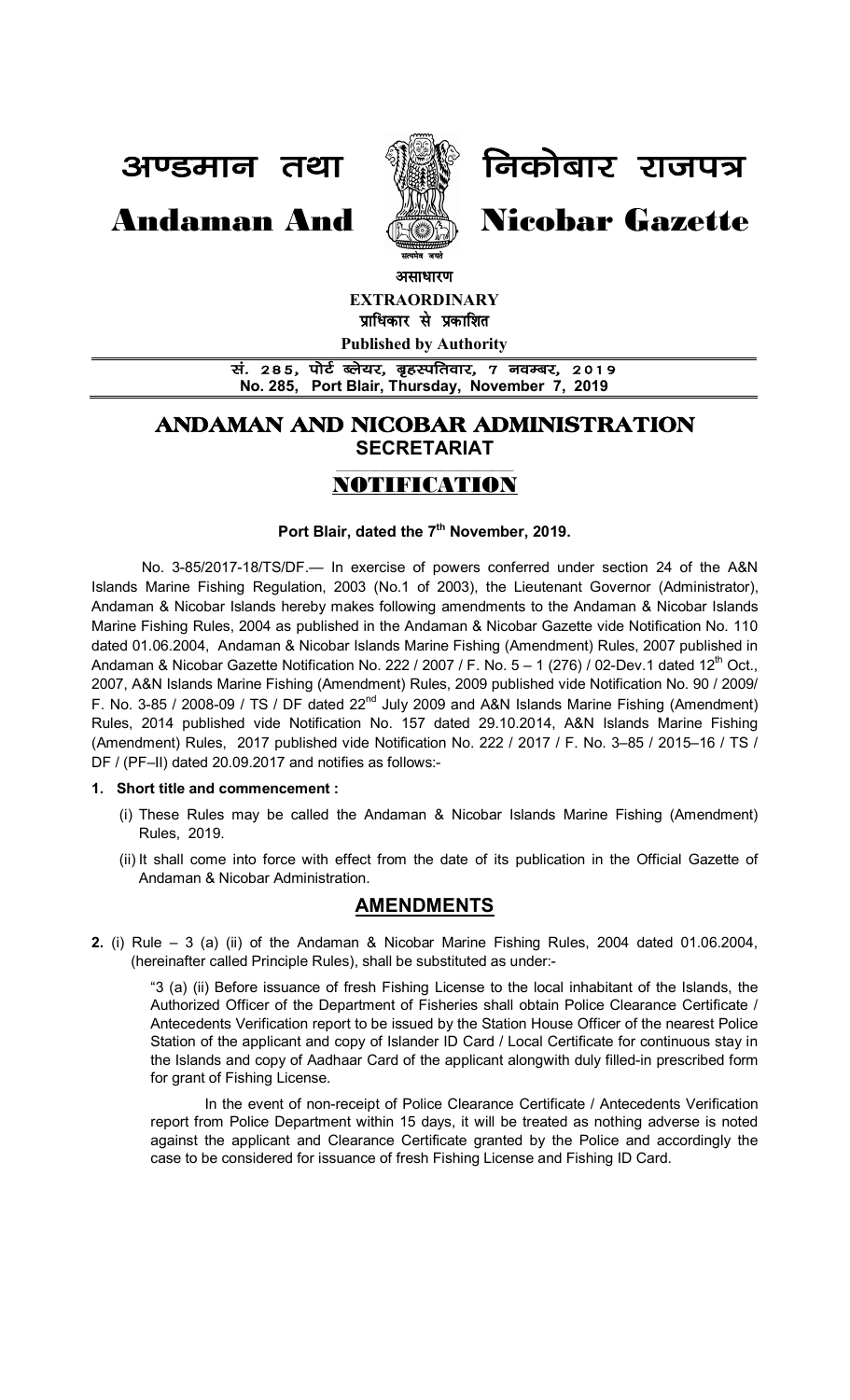#### 2 THE ANDAMAN AND NICOBAR EXTRAORDINARY GAZETTE, NOVEMBER 07, 2019

In the case of fishers from mainland, the applicant shall produce Police Clearance Certificate / Antecedent Verification report from the nearest Police Station of his last residence together with Aadhaar Card / Election ID Card alongwith the application in the prescribed format. The Authorized Officer shall issue provisional Fisher ID Card on the basis of Police Clearance Certificate and identity / address proof and also get the antecedents verified from the local Police within 30 days. In case, no response is received from Police within 30 days, it will be treated as Police Clearance Certificate is granted and the individual shall be issued with permanent Fishing License / ID Card as per Rules.

In case anything adverse is noted or reported by the Police against the applicant after the expiry of the period for issue of Police Clearance Certificate / Antecedent Clearance Certificate, the same shall be treated as valid and the Fisher Identity Card issued to the Fisher shall be cancelled immediately by the Authorized Officer.

#### **Note**:-

- **i)** Local Inhabitants means person residing in A & N Islands possessing valid Islander Card / Local Certificate, Scheduled Tribe Certificate of A&N Islands issued by competent authority.
- **ii)** Mainland Fisher means person who do not possess Islander Card / Local Certificate / ST Certificate / OBC of A&N Islands issued by the competent authority.
- (ii) Rule  $3 (a)$  (iv) In the Principle Rules shall be substituted as under:-

"3 (a) (iv) All Fishing License to be issued / renewed for one or two years on the request of the applicant from the date of its issue by the Authorized Officer, subject to payment of the fee as prescribed in **Schedule – I** annexed with these Rules and production of valid Seaworthiness Certificate**.** However, Fishing License can be renewed with late fee at the rate prescribed in **Schedule – I** annexed with these Rules but within 01 month from the date of expiry of the validity. After 01 month of expiry of validity, the Fishing License shall stand cancelled. Duplicate Fishing License / Fisher ID Card shall be issued on the request of the Applicant marked "DUPLICATE" if the Authorized Officer is satisfied that the original Fishing License / Fisher ID Card has been destroyed, lost, mislaid, mutilated or defaced. The application for issue of Duplicate Fishing License or Fisher ID Card shall be accompanied by a declaration regarding the circumstance in which the original document was destroyed, lost, mislaid, mutilated or defaced alongwith payment of the fee prescribed in **Schedule – I".**

(iii) Rule 3 (b) In the Principle Rules shall be substituted as under:-

"3 (b) The fees for grant of Seaworthiness Certificate by the Marine Engineer for Mechanized Boat (above 30 BHP) including Sport Fishing Vessels shall be ₹ 200/- and for Motorized Boat upto 30 BHP shall be  $\bar{\tau}$  100/- or as prescribed by the agency issuing the Seaworthiness Certificate whichever is higher".

(iv) Rule 3 (d) In the Principle Rules shall be substituted as under:-

"3 (d) Owner of a Fishing Vessel shall apply to the Authorized Officer for Registration of Fishing Vessel, Transfer of Ownership, Change of Authorized Officer, Replacement of Engine, alteration of size and Appointment of Agent in the prescribed forms – **MFR – Revised – I** on payment of requisite price as stated in **Schedule – II** annexed with these Rules".

(v) Rule 3 (f) In the Principle Rules, shall be substituted as follows:-

"3 (f) Alongwith every application for (i) Registration of Fishing Vessel (ii) Transfer of Ownership (iii) Change of Authorized Officer (iv) Replacement of Engine / alteration of size, Owner of Fishing Vessel shall deposit prescribed fee with the Authorized Officer as listed in **Schedule – III** annexed with these Rules.

Duplicate Registration Certificate of Fishing Vessel shall be issued on the request of the Applicant marked "DUPLICATE" if the Authorized Officer is satisfied that the original Registration Certificate has been destroyed, lost, mislaid, mutilated or defaced. The application for issue of Duplicate Registration Certificate shall be accompanied by a declaration regarding the circumstance in which the original document was destroyed, lost, mislaid, mutilated or defaced on payment of the fee prescribed in **Schedule – III".**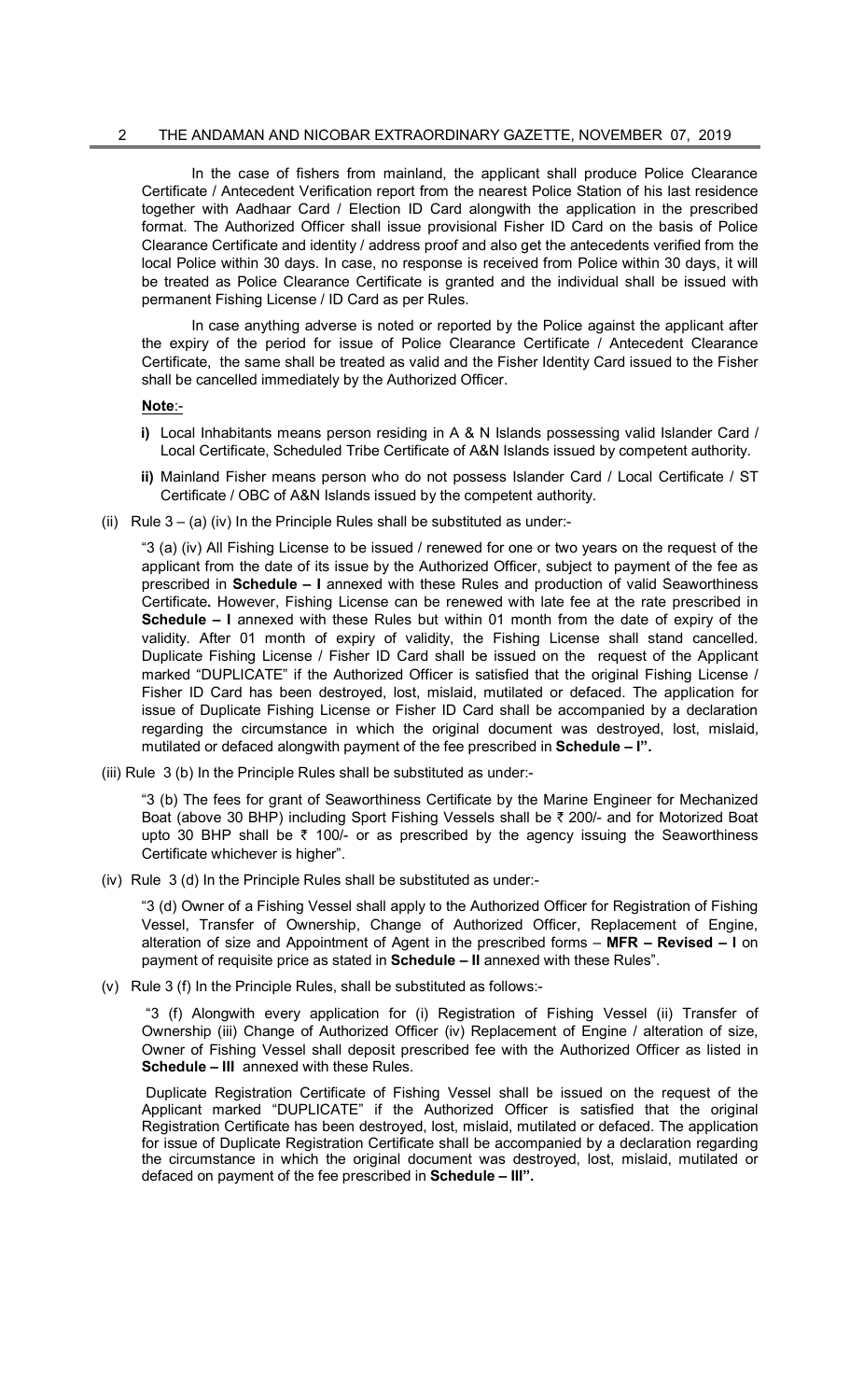(vi) Rule 3 (l) In the Principle Rules, shall be substituted as under:-

"3 (l) All Mechanized Fishing Vessels and Sport Fishing Vessels shall be painted in Bright Orange colour confirming to Bureau of Indian Standards (BIS) in the Wheel House or Canopy top and in addition the sides of the Sport Fishing vessel shall also be painted above water level mark in Bright Orange colour confirming to Bureau of Indian Standards (BIS) of not less than 15 cm width for easy identification".

(vii) After Rule 3 (q) of the Principle Rule, the following shall be added:-

 "3 (r) Operation of any vessel for Fishing without Registration under M.S. Act – 1958 or Operation of Fishing Vessel without Colour Coding / Life Saving Appliances / Fire Fighting Appliances / Distress Alert Transmitter / Registration Number / Document on Alteration of size / Replacement of Engine / Fishing License / Biometric ID Card / Fishing ID Card / Operation in Non – permitted areas or protected areas under Wild Life Protection Act – 1972 / Use of Non – permitted Gears / Crews more than carrying capacity / activities other than Fishing without specific permission shall attract penalty as prescribed below:-

| $\overline{\mathsf{S}}$ . No. | <b>Activity</b>                                                                                                                                                             | Penalty (in Rs.)                                                                                                                                                                                    |
|-------------------------------|-----------------------------------------------------------------------------------------------------------------------------------------------------------------------------|-----------------------------------------------------------------------------------------------------------------------------------------------------------------------------------------------------|
| a)                            |                                                                                                                                                                             | Operation of any boat for fishing $1^{st}$ time – Fine of $\bar{\tau}$ 1,000/-, failing which,                                                                                                      |
|                               | without registration.                                                                                                                                                       | confiscation of the boat.                                                                                                                                                                           |
|                               |                                                                                                                                                                             | $2^{nd}$<br>time - Fine of $\overline{\zeta}$ 2,000/- and / or                                                                                                                                      |
|                               |                                                                                                                                                                             | confiscation of the boat.                                                                                                                                                                           |
| b)                            |                                                                                                                                                                             | Operation of registered fishing boat $1^{st}$ time – Fine of $\bar{\tau}$ 250/-, failing which, suspension of<br>without proper color coding / LSA / FFA Fishing License for a period of one month. |
|                               | / DAT / Registration number/without<br>proper documents on alteration of size /<br>replacement of engine<br>$\sqrt{2}$<br>without<br>carrying proper Fishing License / MFID | $2^{nd}$ time – Fine of ₹ 500/-, failing which, suspension<br>of Fishing License for a period of three months or<br>both.                                                                           |
|                               | / Bio metric ID Card / Crews more than<br>carrying capacity.                                                                                                                | 3 <sup>rd</sup> time - Cancellation of Fishing License and<br>confiscation of Boat.                                                                                                                 |
| C)                            | Operation of fishing boat in non<br>permitted areas other than protected                                                                                                    | $1st$ time – Fine of $\overline{\zeta}$ 1,000/- or suspension of Fishing<br>License for a period of one month.                                                                                      |
|                               | areas and areas prohibited / protected<br>under Wildlife Protection Act - 1972.                                                                                             | $2^{nd}$ time – Suspension of Fishing License for a period<br>of six months.                                                                                                                        |
|                               |                                                                                                                                                                             | 3 <sup>rd</sup> time – Cancellation of Fishing License and<br>confiscation of Boat.                                                                                                                 |
| d)                            | Operation of Fishing Boat with non-                                                                                                                                         | $1st$ time – Fine of $\overline{5}$ 500/- alongwith seizure and                                                                                                                                     |
|                               | permitted fishing gears.                                                                                                                                                    | destroying of fishing gear.<br>$2^{nd}$ time – Fine of $\overline{\zeta}$ 2,000/- and / or suspension of                                                                                            |
|                               |                                                                                                                                                                             | Fishing License for six months.                                                                                                                                                                     |
|                               |                                                                                                                                                                             | 3 <sup>rd</sup> time - Cancellation of Fishing License and                                                                                                                                          |
|                               |                                                                                                                                                                             | confiscation of boat.                                                                                                                                                                               |
| e)                            | Operation of Fishing<br>Vessel                                                                                                                                              | for $1^{st}$ time – Fine of ₹ 1,000/- failing which suspension                                                                                                                                      |
|                               | activities other than Fishing without of Fishing License for three months.<br>specific permission.                                                                          | $2^{nd}$ time – Fine of ₹ 2,000/- and / or suspension of                                                                                                                                            |
|                               |                                                                                                                                                                             | Fishing License for six months.                                                                                                                                                                     |
|                               |                                                                                                                                                                             | 3 <sup>rd</sup> time – Cancellation of Fishing License and                                                                                                                                          |
|                               |                                                                                                                                                                             | confiscation of boat.                                                                                                                                                                               |

 "3 (s) All Motorized, Mechanized and Sport Fishing Vessels registered by the Authorized Officers shall have Navigational Lights and Distress Alert Transmitter (DAT) onboard in working condition at all time. No Motorized or Mechanized or Sport Fishing Vessel shall be granted Registration without possession of Distress Alert Transmitter.

**Note:** i) All Mechanized, Motorized Fishing Vessel registered under M.S. Act for Fishing in Territorial Waters of A&N Islands shall be required to have the Distress Alert Transmitter (DAT) onboard before 31<sup>st</sup> March, 2020".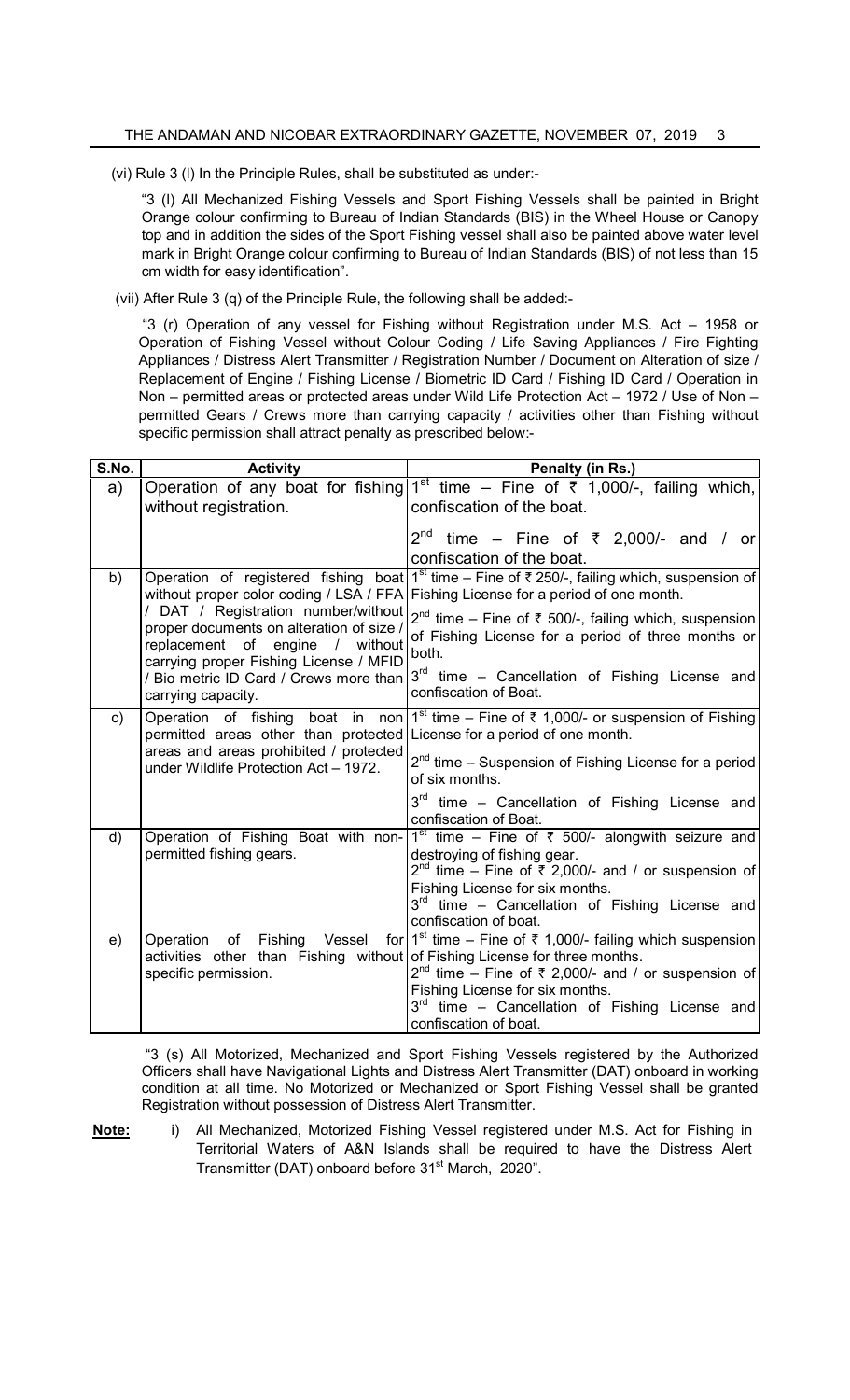3. (i) Rule 4 (f) (i) In the Principle Rules, shall be substituted as under:-

"4 (f) The owner of a registered Fishing Vessel shall apply to the Authorized Officer in the prescribed **Form – MFR – Revised – II** annexed to these Rules for grant of Fishing License or Renewal of Fishing License valid for one / two years following the date of issue / or renewal of Fishing License".

(ii) Rule 4 (h) In the Principle Rules, shall be substituted as under:-

"4 (h) Alongwith every application for (i) Grant of Fishing License (ii) Renewal of Fishing Licenses and issue of Identity Card to Crew members and / or Fishermen or Diver, Owner of Fishing Vessels, Issue of Duplicate Fishing License, Fisher ID Card shall deposit prescribed fee with the Authorized Officer as listed in **Schedule – I** annexed with these Rules".

(iii) Rule 4 (k) In the Principle Rules, shall be substituted as under:-

"4 (k) Unless renewed, Fishing License granted by the Authorized Officer will remain valid for one or two years as per the request of the Applicant following the date of issue of Fishing License".

(iv) Rule 4 (l) In the Principle Rules, shall be substituted as under:-

"4 (l) The Owner of registered Fishing Vessel shall apply under Sub – Section (6) of Section 6 to the Authorized Officer for Issuance / Renewal of Fishing License and Identity Card and deposit fee as prescribed in **Schedule – I** annexed with these Rules for Issuance / Renewal of Fishing License before the date of expiry of the validity".

(v) Rule 4 (m) In the Principle Rules, shall be substituted as under:-.

"4 (m) Application for Renewal of Fishing License under Sub – Section (6) of Section 6 can be made after the date of expiry of Fishing License and Identity Card on payment of penalty for delay in submission of application at the rate prescribed in **Schedule – I** annexed with these Rules. However, Renewal of Fishing License is not admissible after expiry of one month, which will attract cancellation of Registration of Fishing Vessel by the Authorized Officer".

**4.** Rule 5 (a) (i) & (ii) in the Principle Rules, shall be substituted as under:-

|              | <b>Specified Area for Fishing</b>                                                                                                                                                                                          | <b>Class of Fishing Vessels</b><br>for plying                                                                                                                                                                                                                                                         | Type of gear / mesh size to be used                                                                                                                                                                                                                                    |  |  |  |
|--------------|----------------------------------------------------------------------------------------------------------------------------------------------------------------------------------------------------------------------------|-------------------------------------------------------------------------------------------------------------------------------------------------------------------------------------------------------------------------------------------------------------------------------------------------------|------------------------------------------------------------------------------------------------------------------------------------------------------------------------------------------------------------------------------------------------------------------------|--|--|--|
| $\mathbf{i}$ | Zone $-$ A<br>Fishing<br>Waters<br>(Territorial<br>surrounding Andaman<br>Nicobar Islands,<br>and<br>upto 06 nautical miles<br>from the appropriates<br>baseline).                                                         | All Fishing Vessels fitted<br>either<br>with<br>inboard<br>outboard<br>engine(s)<br>or<br>motor(s) having engine<br>horse power below 30 hp<br>and Sport Fishing Vessel.<br><b>Note:</b> The Sport Fishing<br>shall<br>Vessels<br>operate<br>beyond 3 nautical mile from<br>the nearest Port / Jetty. | Gill net not below 25 mm mesh (knot<br>to knot diagonally)<br>ii. Hook and Line.<br>iii. Long Line<br>iv. Shore seine / drag net of mesh size<br>not below 25 mm.<br>v. Fish traps.<br>vi. Fishing Rod with reel, line, barbless<br>hook & bait for Sport Fishing.     |  |  |  |
| ii)          | $\mathsf{Zone}$ $-$ B<br>Fishing<br>Waters<br>(Territorial<br>surrounding Andaman<br>Nicobar<br>Islands,<br>and<br>06<br>nautical<br>beyond<br>miles<br>from<br>the<br>baseline<br>appropriate<br>upto 12 nautical miles). | All Fishing Vessels fitted<br>with inboard engine(s) or<br>outboard motor(s) having<br>engine horse power 30 hp<br>and above including Sport<br>Fishing Vessel.                                                                                                                                       | i.<br>Gill net, Ring net not below 25 mm<br>mesh.<br>ii.<br>Long line, Purse Seine (not below<br>25 mm), Squid Jigger.<br>Hook and Line.<br>iii.<br>Fishing Rod with reel, line, Barbless<br>iv.<br>Hook & bait for Sport fishing.<br>Trawl net* (pelagic only).<br>v. |  |  |  |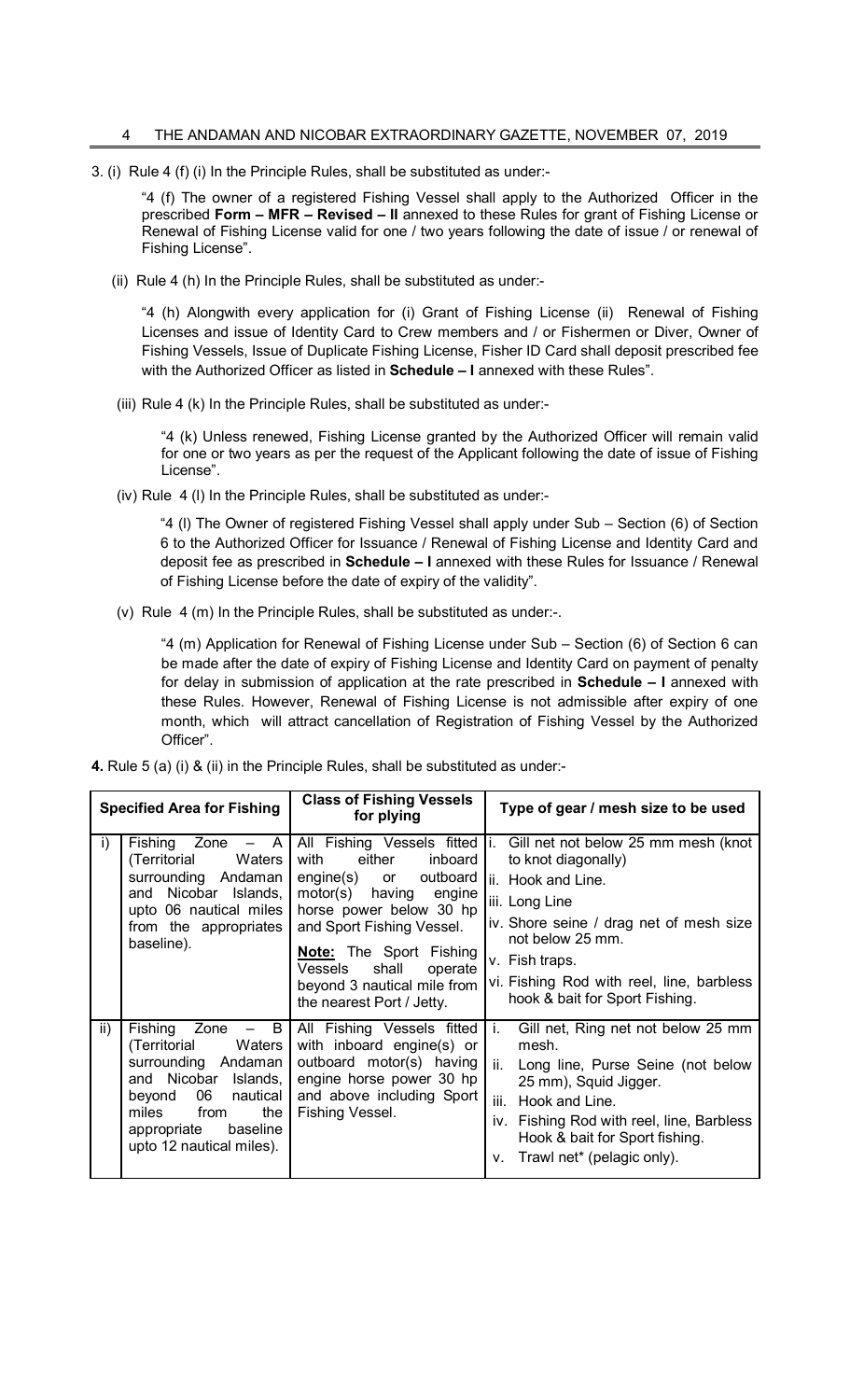| Note: *Mechanized Fishing Vessels<br>registered for fishing in A & N waters<br>and granted Fishing License to use<br>Bottom Trawl Net for bottom trawling<br>prior to this notification are allowed to<br>use Bottom Trawl Net for Trawling till<br>the validity of the Registration of the<br>Boat or upto 31 <sup>st</sup> March, 2020 |
|------------------------------------------------------------------------------------------------------------------------------------------------------------------------------------------------------------------------------------------------------------------------------------------------------------------------------------------|
| whichever is earlier.                                                                                                                                                                                                                                                                                                                    |

**5.** Rule 16 (a) & (b) in the Principle Rules*,* shall be substituted as under:-

 "16 (a) Any person, Trader, Fish Vendor, Firm, Cooperative Society, Self Help Group, NGO or any Organization engaged in transport of Fish or Fish products outside the jurisdiction of the Islands shall apply in the prescribed format (**Annexure – I**) annexed with this Rules to register his or her name with the Authorized Officer of the respective area alongwith Registration Fee of ` 500/- and the Authorized Officer shall issue Registration Certificate in the prescribed format (**Annexure – II**) annexed with these Rules which shall be valid for three years from the date of issue and the Registration Certificate shall be renewed thereafter for further periods of three years on payment of  $\bar{t}$  500/- on each occasion.

16 (b) The Registered Person, Trader, Fish Vendor, Firm, Cooperative Society, Self Help Group, NGO, 100% Export Oriented Unit (EOU) or any Organization engaged in transportation of Fish or Fishery Products from the Islands shall furnish a self declaration for the Fish or Fishery products intended to be transported outside the jurisdiction of A&N Islands atleast one day prior to such transport and obtain authorization from the respective Authorized Officer in the format as may be prescribed on consignment basis.

No royalty shall be levied on the transportation of Fish of Fishery Products to mainland by the Fisheries Department initially for a period of two years from the date of this Notification or the same is re**vie**wed by the Administrator.

(i) Rule 16 (e) in the Principle Rules, shall be substituted as under:-

16 (e) Person, Trader, Fish Farmers or Firm, Registered Cooperative Societies, NGOs, Self Help Groups shall apply in the prescribed format (**Annexure – III**) annexed with these Rules to register his or her name with the Authorized Officer of the respective area alongwith Registration Fee of  $\bar{\tau}$  500/- for transport of live fish seed (Spawn / Fry / Fingerling) of Freshwater / Brackish water / Marine Species of Fishes and Crustacean, Freshwater Ornamental Fishes and any other Aquatic fauna & flora, Chilled or Frozen Fish and Fishery Products from mainland.

The Authorized Officer shall issue Registration Certificate in the prescribed format (**Annexure – IV**) annexed with this Rules which shall be valid for three years from the date of issue. The Registration Certificate shall be renewed thereafter for further periods of three years on payment of ₹ 500/- on each occasion. However, Research or Scientific Organizations are exempted from Registration for such transport from mainland for research, scientific and demonstration purpose".

(ii) After Rule 16 (e) of the Principle Rules, the following shall be added as under:-

"16 (f) Persons, Traders, Fish Farmers, Firms, Registered Cooperative Societies, NGOs, Self Help Groups registered with the Department and Research or Scientific Organizations shall apply in the prescribed format (**Annexure – V**) annexed with this Rules for transport of live fish seed of freshwater / brackishwater / marine species of fishes, crustaceans, freshwater ornamental fishes or any other aquatic fauna or flora from any accredited hatcheries / farm in mainland (India) and the Authorized Officer shall issue permit on case to case basis for each consignment with the approval of Director of Fisheries for such transport to A&N Islands for promotion of Aquaculture / Demonstration purpose on production of Health Certificate / SPF / Quarantine Certificate from any Authorized authority or agency as may be notified by the Director of Fisheries, A&N Administration".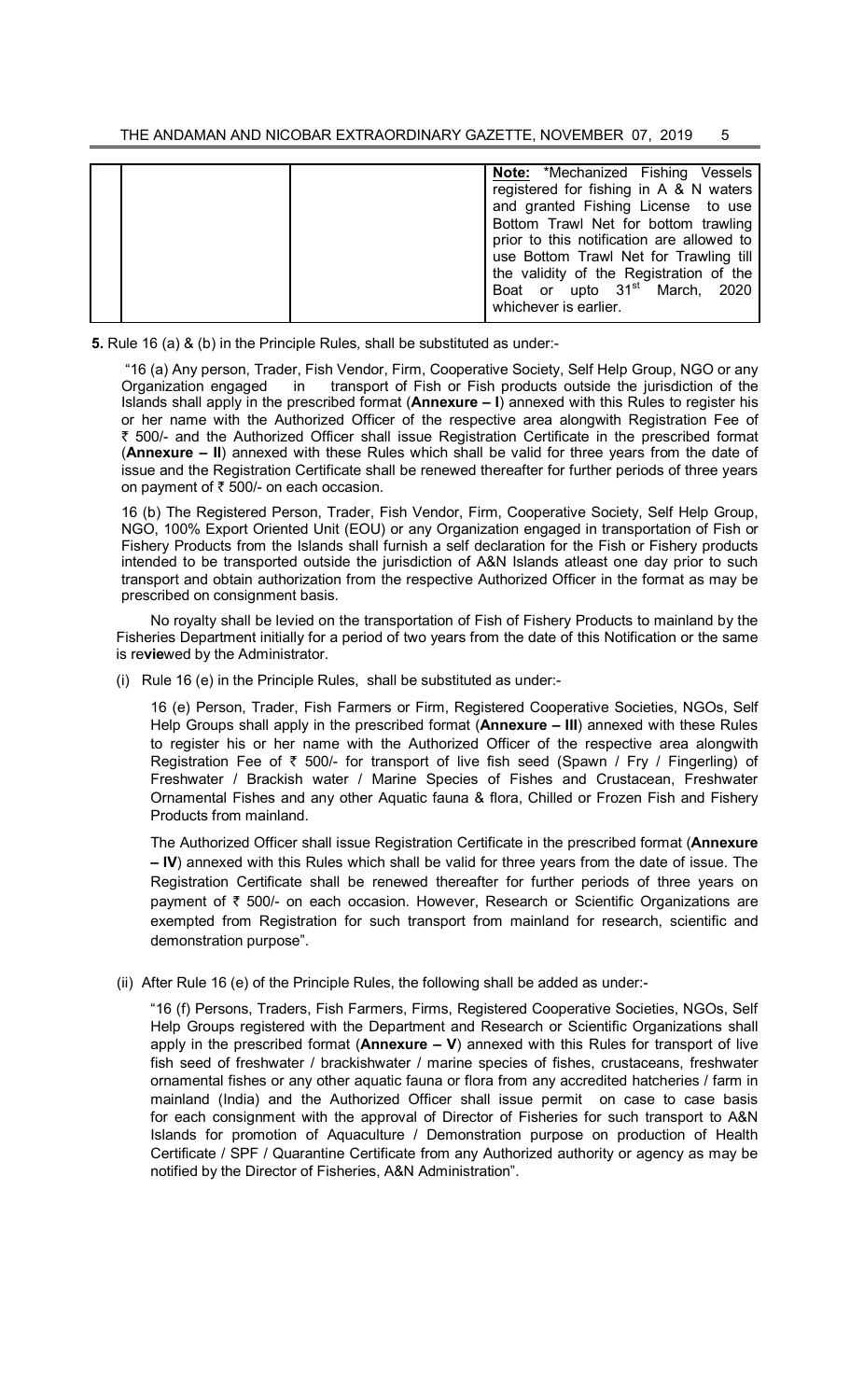**6.** After Rule 17 (a) (ii) in the Principle Rules, the following shall be added as under:-

"17 (a) (iii) The period commencing from 01<sup>st</sup> day of June to 31<sup>st</sup> day of August, every year (inclusive of the day of commencement and day of expiry) shall be closed season for operation of Sport Fishing Vessel for conducting Sport Fishing activity in A&N Waters. No permit shall be issued for Sport Fishing during the closed season".

**7.** (i) Rule 18 (a) (ii) In the Principle Rules, shall be substituted as under:-

"18 (a) (ii) Fishing by using Gill net made of Monofilament Twine with or without knots locally known as Plastic Jal for catching any kind of Fish including seedlings in the Coastal areas, Estuary Mouth and Creeks is prohibited".

(ii) After Rule 18 (a) (iv) in the Principle Rule, the following shall be inserted as under:-

"18 (a) (v) Use of Ring Net having mesh size below 25 mm is prohibited".

 "18 (a) (vi) Use or installation of operation of surface or submerge artificial lights / LED lights, Fish light attractors or any other light equipment with or without generator on Mechanized Fishing Vessels or Motorized Fishing Crafts for Trawling, Purse –seining and Gill net operation is prohibited".

**8.** (i) After Rule 19 (a) (iii) (d) in the Principle Rules, following shall be added as under:-

"19 (b) The Owner of the Fishing Vessel irrespective of whether the said Fishing is Mechanized, Motorized or Non – Motorized shall not carry any persons onboard the Fishing Vessels other than the Fishermen / Crew possessing Fishing License / Fisher Identity Card issued by the Authorized Officer unless they are given specific written permission by the concerned Authorized Officer to board the Fishing Vessel".

"Usage of fishing boat by Govt. Research Institutes / Universities / Research Scholars or any Govt. Organization to carryout Research or Scientific studies related to Fish and Fisheries and Marine Eco-System shall be allowed by the Director of Fisheries on the following terms and conditions":-

- i. The objective of the Research / Studies should be related to Fish and Fisheries and Marine Eco-system.
- ii. The boarding Fishing Vessel / Boat should have Fishing Vessel Registration and Fishing License.
- iii. The induction of members shall not be more than the rated crew capacity of the Fishing Vessel.
- iv. The organization carryingout research or the owner of the Fishing Vessel shall keep sufficient number of life saving appliances such as Life Jacket and Ring Buoy during voyage.
- v. The organization shall intimate in advance the name and Registration number of the Fishing Vessel selected for boarding to the Area Fishery Officer for inspection.
- vi. The organization shall submit a report on the activities carriedout by them during the Research / Studies to the Director of Fisheries.
- vii. Any other terms & conditions prescribed by the Department.
- **9.** (i) After Rule 20 (a) (iii) in the Principle Rules, the following shall be added as under:-

"20 (b) (i) Operation of Fishing Vessel in areas listed at Rule 20 (a) (i, ii & iii) shall attract penalty as prescribed under Rule 3 (r) of this Notification".

"20 (b) (ii) The upkeep & management of Fish Landing Centres and HDPE jetties established by the Department at various places in the Islands shall be done through a State Level / District Level & Individual Committees for each Landing Centre involving representatives from PRIs / Municipal body, Fishers / Tribe, Fisheries Cooperative Federation, Department of Fisheries and other concerned Govt. Agencies.

The State Level Committee shall finalize user charges, to be levied by the individual Fish Landing Centres for movement of men, material and berthing of boats and penalties for any violation in the Fish Landing Centres on the proposals submitted by District / individual level committees.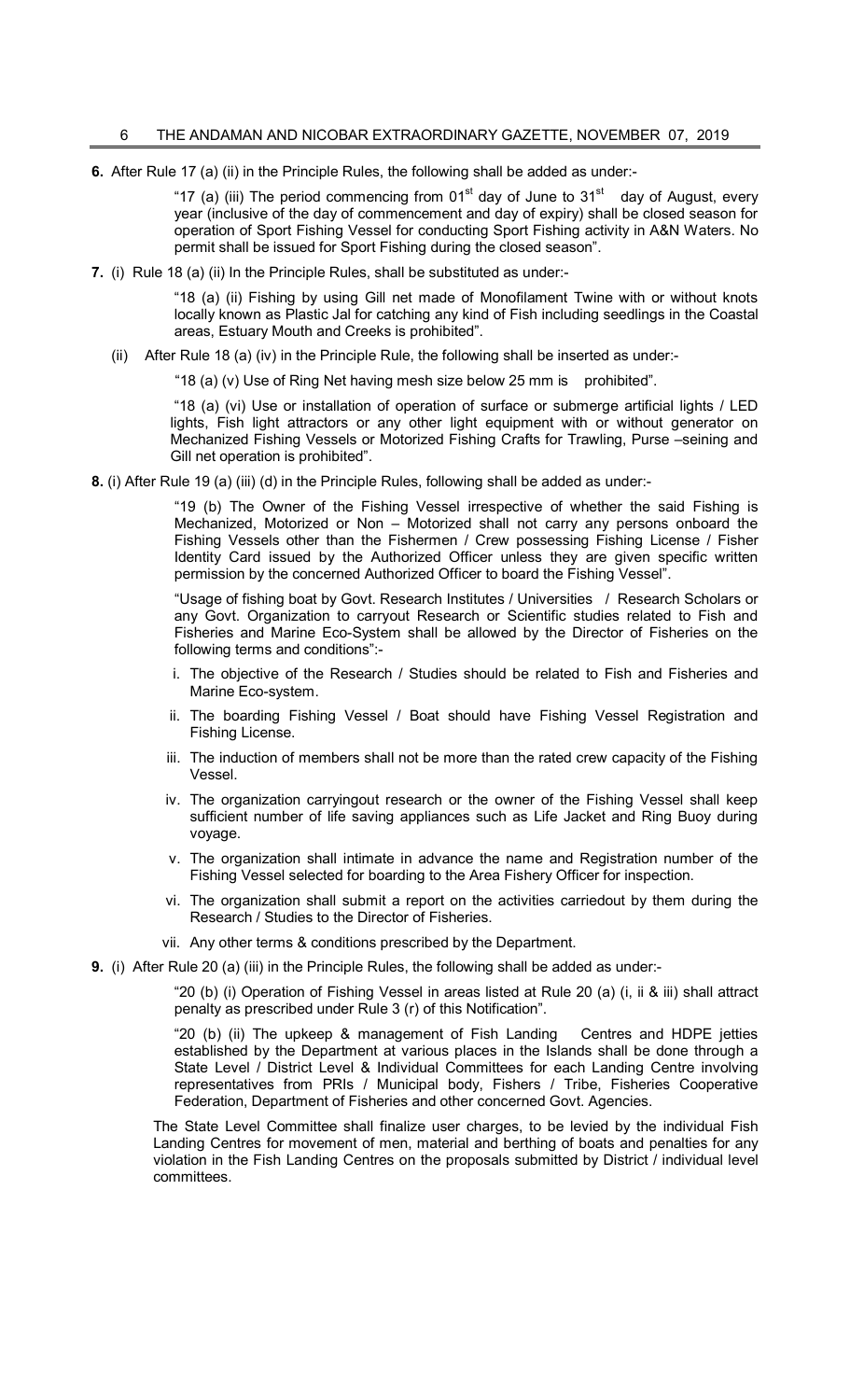The State Level Committee shall also recommend facilities to be created in the Fish Landing Centres and funds to be provided to the individual Fish Landing Centre Managing Committees for the upkeep and maintenance of the Fish Landing Centres and HDPE Jetties".

**10.** (i) In the Schedule – I of Rule 21 in the Principle Rules, the following shall be added below serial No. (k) as under:-

| SI. | Activity                                                                |                                                                                                                                                                                                                                                                                                                                                                          |  |  |  |  |
|-----|-------------------------------------------------------------------------|--------------------------------------------------------------------------------------------------------------------------------------------------------------------------------------------------------------------------------------------------------------------------------------------------------------------------------------------------------------------------|--|--|--|--|
| No. | Penalty                                                                 |                                                                                                                                                                                                                                                                                                                                                                          |  |  |  |  |
|     | AIS or with AIS in switch Off mode or Fishing License for three months. | Operation of Sport Fishing Vessel without   1 <sup>st</sup> time – Fine of ₹ 5000/- failing which suspension of<br>defective condition while venturing $\ln  z^{nd}$ time – Fine of ₹ 10,000/- failing which suspension<br>of Fishing License for six months.<br>3 <sup>rd</sup><br>time Cancellation of Fishing<br>License and<br>confiscation of Sport Fishing Vessel. |  |  |  |  |

(ii) Rule 21 (B) (b) (i) in the Principle Rules, shall be substituted as follows:-

"Owner of the Sport Fishing Vessel shall obtain permit through Online Sport Fishing Portal or as may be prescribed from the respective Authorized Officer for sailing of the vessel with Foreign / Indian Clients for each voyage and the voyage should not be more than one day (5:00 AM to 6:00 PM not including night hours) at a time".

> **Admiral D.K. Joshi,** PVSM, AVSM, YSM, NM,VSM (Retd.) Lieutenant Governor (Administrator), A & N Islands.

> > By order and in the name of the Lt. Governor,

Sd./- **(Dr. Utpal Kumar Sar)** Director of Fisheries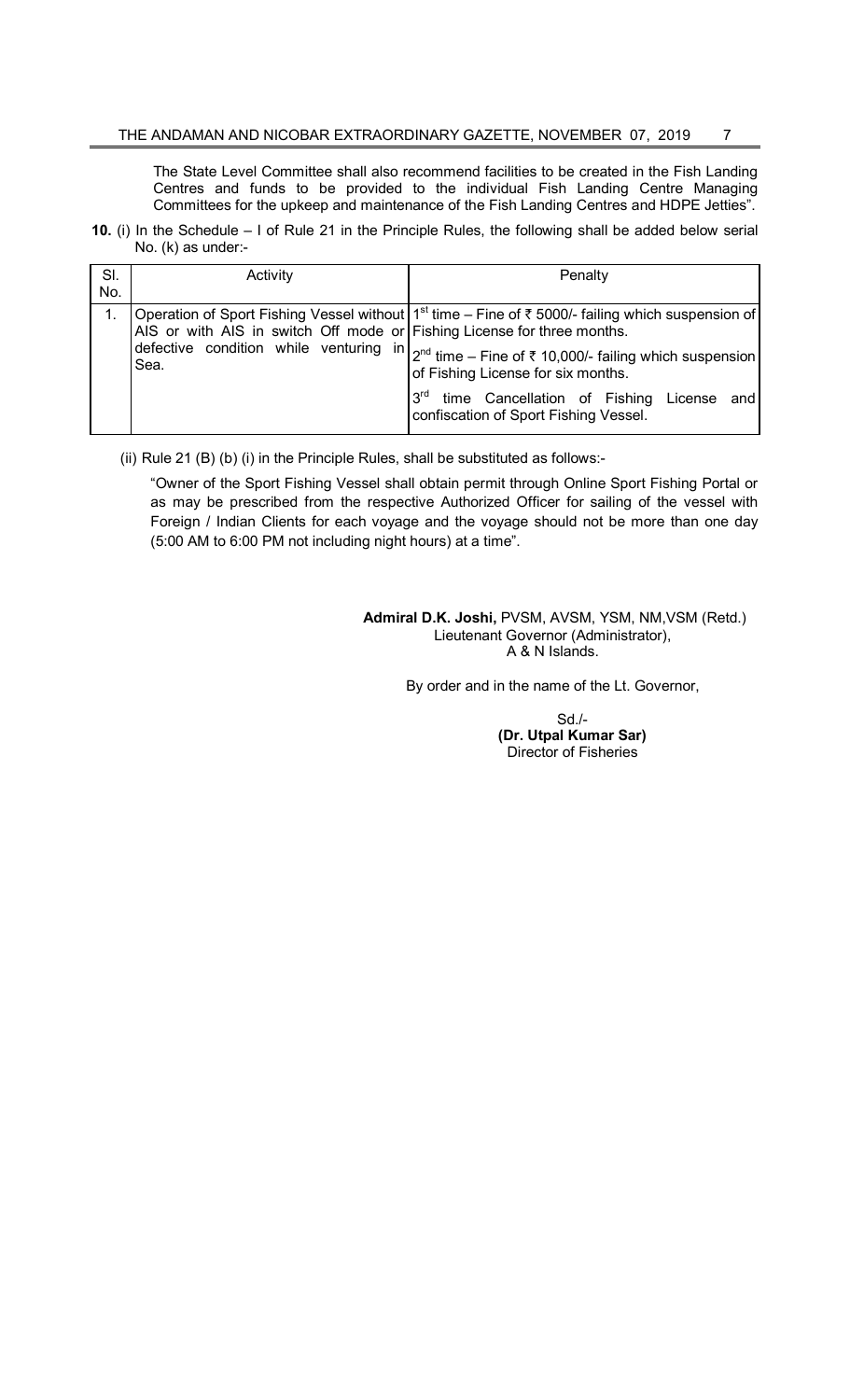## **SCHEDULE – I**

(See Rules 3 (a) (iv) & 4 (h), 4(l) & 4 (m)

### **FEES PAYABLE FOR FISHING LICENCE, RENEWAL OF FISHING LICENCE, PENALTY FOR DELAY IN RENEWAL OF FISHING LICENCE & ISSUE OF DUPLICATE FISHING LICENCE/ FISHING ID CARD**

(Rate Prescribed in Rs.)

|      | <b>Description of Fishing Vessels</b>                                                                 | <b>Fishing License/</b><br><b>Renewal of</b><br><b>Fishing License</b><br>per year | Penalty for delay<br>in Renewal<br>within one month<br>of its expiry |
|------|-------------------------------------------------------------------------------------------------------|------------------------------------------------------------------------------------|----------------------------------------------------------------------|
| 1.   | Non - Mechanized Boat                                                                                 |                                                                                    |                                                                      |
| i)   | Non – Mechanized Country Crafts powered by Oars and Sails                                             | $25/-$                                                                             | $50/-$                                                               |
| ii)  | Issue of Fisher ID Card for Crew Members / Fisher / Diver per<br>head                                 | $100/-$                                                                            | $50/-$                                                               |
| 2.   | <b>Mechanized / Motorized Fishing Vessel</b>                                                          |                                                                                    |                                                                      |
| i)   | Upto 30 BHP (vessels upto 20 metres OAL)                                                              | $100/-$                                                                            | $100/-$                                                              |
| ii)  | Above 30 BHP (vessels upto 20 metres OAL)                                                             | 1000/-                                                                             | $200/-$                                                              |
| iii) | Issue of Fisher ID Card for Crew Members / Fisher / Diver per<br>head                                 | $100/-$                                                                            | $50/-$                                                               |
| 3.   | Duplicate Fishing License / Fisher ID Card                                                            |                                                                                    |                                                                      |
| i)   | Issue of Duplicate Fishing License for Fishing<br>Vessel<br>(Mechanized, Motorized & Non - Motorized) | $250/-$                                                                            | N.A.                                                                 |
| ii)  | Issue of Duplicate Fishing License Fisher ID Card to Crew<br>Members / Fishermen / Divers per head    | $100/-$                                                                            | N.A                                                                  |

**Admiral D.K. Joshi,** PVSM, AVSM, YSM, NM, VSM (Retd.) Lieutenant Governor (Administrator), A & N Islands. By order and in the name of the Lt. Governor,

 $S$ d./- $S$ d./- $S$ d./- $S$ d./- $S$ d./- $S$ d./- $S$ d./- $S$ d./- $S$ d./- $S$ d./- $S$ d./- $S$ d./- $S$ d./- $S$ d./- $S$ d./- $S$ d./- $S$ d./- $S$ d./- $S$ d./- $S$ d./- $S$ d./- $S$ d./- $S$ d./- $S$ d./- $S$ d./- $S$ d./- $S$ d./- $S$ d./- $S$ d./- $S$ d./- $S$ d./- $S$ d **(Dr. Utpal Kumar Sar)** Director of Fisheries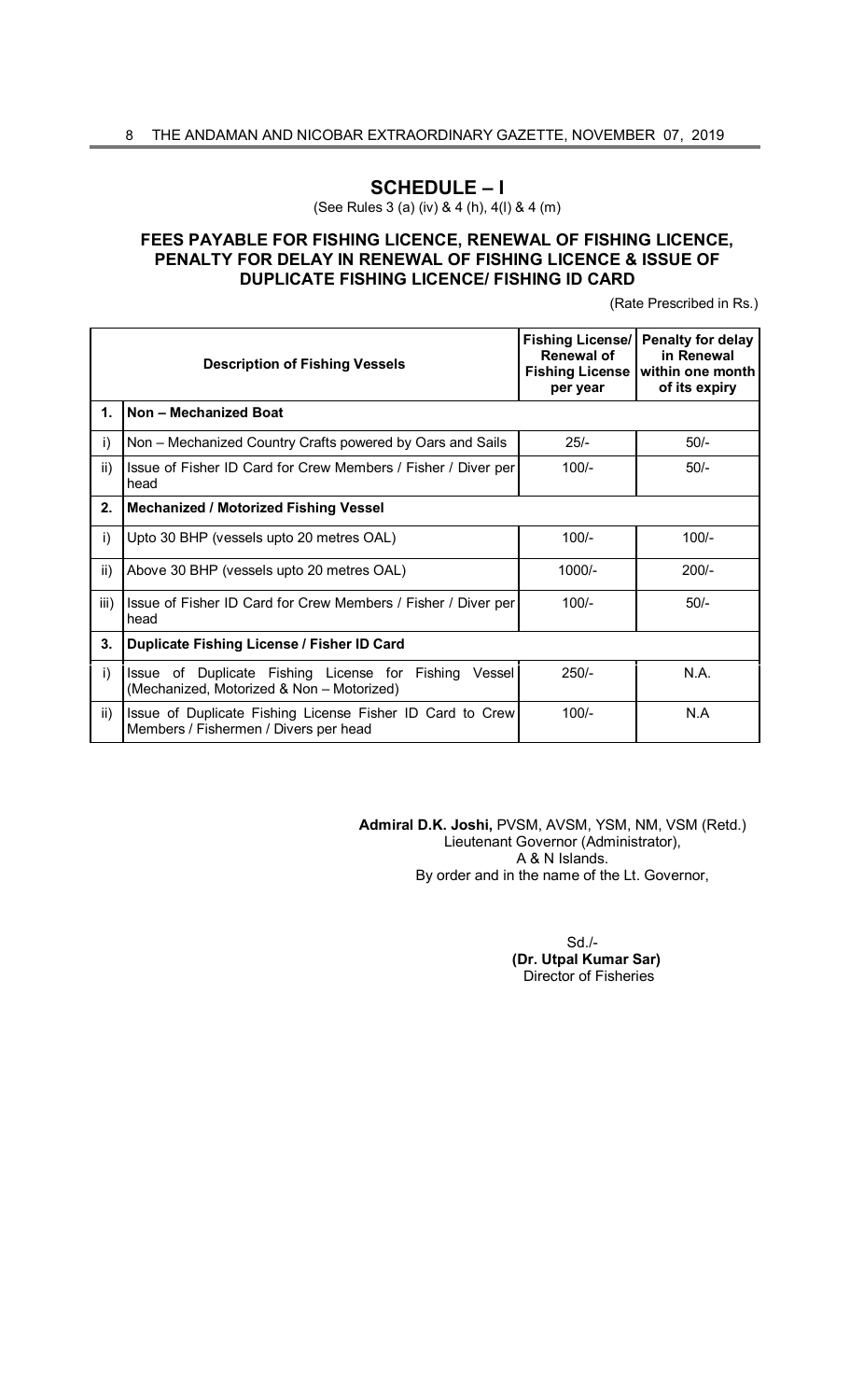### **FORM NO. MFR – Revised – I**

[See Rule 3 (d)]

### **APPLICATION FOR REGISTRATION / TRANSFER OF OWNERSHIP / CHANGE OF PRINCIPAL FISHING BASE / ALTERATION OF SIZE / APPOINTMENT OF AGENT OF NON – MECHANIZED FISHING VESSELS**

Office of Issue : **Date of Issue :** Date of Issue :

Serial No. : : : : : : : : : : : : : : : / Price : : : ₹

## **PART – I**

To be filled in by Owner(s) of vessel

To

The Authorized Officer

………………………………………

 With reference to Andaman and Nicobar Islands Marine Fishing Regulation, 2003, read with respective Rules framed thereunder, I / we apply for REGISTRATION / TRANSFER OF OWNERSHIP / CHANGE OF PRINCIPAL FISHING BASE / ALTERATION OF SIZE / APPOINTMENT OF AGENT OF NON – MECHANIZED FISHING VESSELS (Strike out which is not applicable)**.** Necessary particulars for this purpose are furnished below:-

| 1.  | Name of Owner                                            | $\blacksquare$<br>à, |  |
|-----|----------------------------------------------------------|----------------------|--|
| 2.  | Father's Name                                            | ٠                    |  |
| 3.  | <b>Present Address</b>                                   | ٠                    |  |
| 4.  | Name of Fishing Vessel                                   |                      |  |
| 5.  | Name of Registering Authority                            | ٠                    |  |
| 7.  | <b>Registration Number</b>                               | $\blacksquare$       |  |
| 8.  | <b>Principle Fishing Base</b>                            | $\blacksquare$       |  |
| 9.  | Proposed Fishing Base (for Change of Principle<br>Base)  |                      |  |
| 10. | Fishing License Number (if any)                          | $\blacksquare$       |  |
| 11. | Date of expiry of Fishing License                        | $\blacksquare$       |  |
| 12. | Type of Fishing proposed                                 | ٠                    |  |
| 13. | Specified area applied for                               | ٠                    |  |
| 14. | Number of Fishermen and crew onboard                     | $\ddot{\phantom{a}}$ |  |
| 15. | Particulars of Insurance coverage for the Fishing Vessel |                      |  |
| a)  | Name of Insurance Company                                |                      |  |
| b)  | Name / Number of Issue Office                            | ٠                    |  |
| c)  | <b>Insurance Policy Number</b>                           | $\blacksquare$       |  |
| d)  | Value insured                                            | $\blacksquare$       |  |
| e)  | Date of expiry of Insurance coverage                     | ٠                    |  |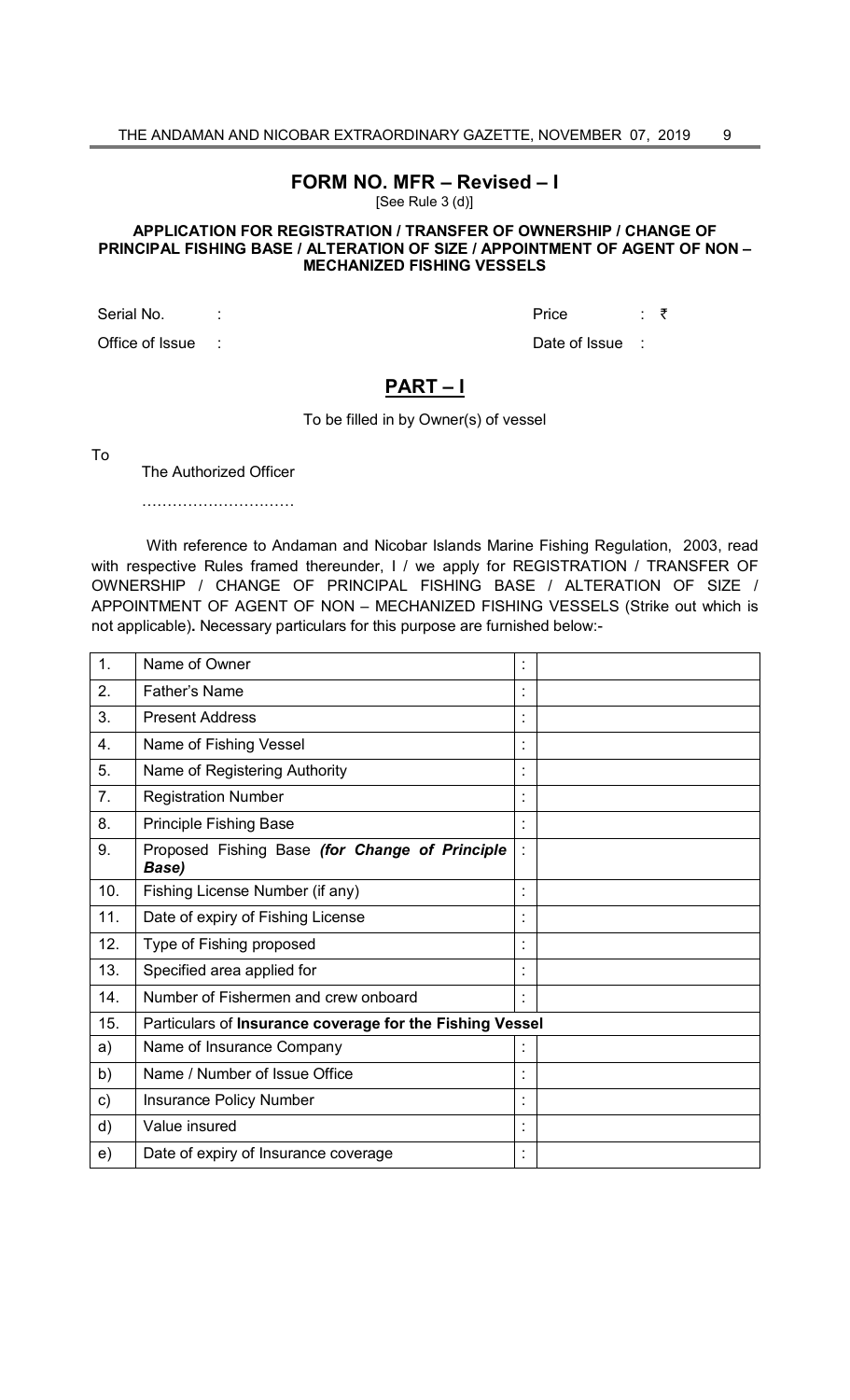# 10 THE ANDAMAN AND NICOBAR EXTRAORDINARY GAZETTE, NOVEMBER 07, 2019

| 15.        | Particulars of the Crew Member / Fisherman or Diver engaged onboard the vessel                     |     |                |  |               |                                         |  |  |  |
|------------|----------------------------------------------------------------------------------------------------|-----|----------------|--|---------------|-----------------------------------------|--|--|--|
| SI.<br>No. | Name & Father's Name                                                                               | Age | <b>Address</b> |  | <b>Status</b> | Identity Card No. in<br>case of renewal |  |  |  |
| a)         |                                                                                                    |     |                |  |               |                                         |  |  |  |
| b)         |                                                                                                    |     |                |  |               |                                         |  |  |  |
| c)         |                                                                                                    |     |                |  |               |                                         |  |  |  |
| d)         |                                                                                                    |     |                |  |               |                                         |  |  |  |
| e)         |                                                                                                    |     |                |  |               |                                         |  |  |  |
| $f$ )      |                                                                                                    |     |                |  |               |                                         |  |  |  |
| 16.        | For Registration of Non-Mechanized Fishing Vessel                                                  |     |                |  |               |                                         |  |  |  |
|            | <b>Particulars of Hull</b>                                                                         |     |                |  |               |                                         |  |  |  |
|            | Manner of Acquisition                                                                              |     |                |  |               |                                         |  |  |  |
|            | Principle Dimension (in metre)                                                                     |     |                |  |               |                                         |  |  |  |
|            | <b>Overall Length</b>                                                                              |     |                |  |               |                                         |  |  |  |
|            | Maximum Breadth                                                                                    |     |                |  |               |                                         |  |  |  |
|            | Depth                                                                                              |     |                |  |               |                                         |  |  |  |
|            | Year of Acquisition / construction of Hull                                                         |     |                |  |               |                                         |  |  |  |
|            | <b>Cost details</b>                                                                                |     |                |  |               |                                         |  |  |  |
|            | Hull                                                                                               |     |                |  |               |                                         |  |  |  |
|            | Engine                                                                                             |     |                |  |               |                                         |  |  |  |
|            | <b>Other Cost</b>                                                                                  |     |                |  |               |                                         |  |  |  |
|            | Total                                                                                              |     |                |  |               |                                         |  |  |  |
| 17.        | <b>For Alteration of Size</b>                                                                      |     |                |  |               |                                         |  |  |  |
|            | i) Present size - Length $(1, 1, 1, 1)$ - Breadth $(2, 1, 1, 1, 1)$ - Depth $(3, 1, 1, 1, 1, 1)$   |     |                |  |               |                                         |  |  |  |
|            | ii) New Dimension - Length $(1, 1, 1, 1)$ - Breadth $(1, 1, 1, 1, 1)$ - Depth $(1, 1, 1, 1, 1, 1)$ |     |                |  |               |                                         |  |  |  |
| 18.        | <b>Appointment of Agent</b>                                                                        |     |                |  |               |                                         |  |  |  |
|            | Name and address of Agent                                                                          |     |                |  |               |                                         |  |  |  |
|            | Purpose of Appointment of Agent                                                                    |     |                |  |               |                                         |  |  |  |
|            | <b>Registration of Fishing Vessel</b>                                                              |     |                |  |               |                                         |  |  |  |
|            | Grant / Renewal of Fishing License                                                                 |     |                |  |               |                                         |  |  |  |
|            | Appeal against order of Authorized Officer                                                         |     |                |  |               |                                         |  |  |  |
|            | Appeal against order to Adjudicating Officer                                                       |     |                |  |               |                                         |  |  |  |

|     | Name / Father's Name of                                              | Aadhaar  | <b>Bank Account Details</b>        | Biometric ID   |                     |          |
|-----|----------------------------------------------------------------------|----------|------------------------------------|----------------|---------------------|----------|
| No. | Owner / Crew / Fisher /<br>Diver as mentioned at S.<br>INo. 11 above | Card No. | Name and<br>Branch Name<br>of Bank | Account<br>No. | <b>IFSC</b><br>Code | Card No. |
|     |                                                                      |          |                                    |                |                     |          |

| listed below is enclosed. |  |  |  |  |  |  |
|---------------------------|--|--|--|--|--|--|
| エリティー・ディー・エー・エー・エー        |  |  |  |  |  |  |

List of enclosure:-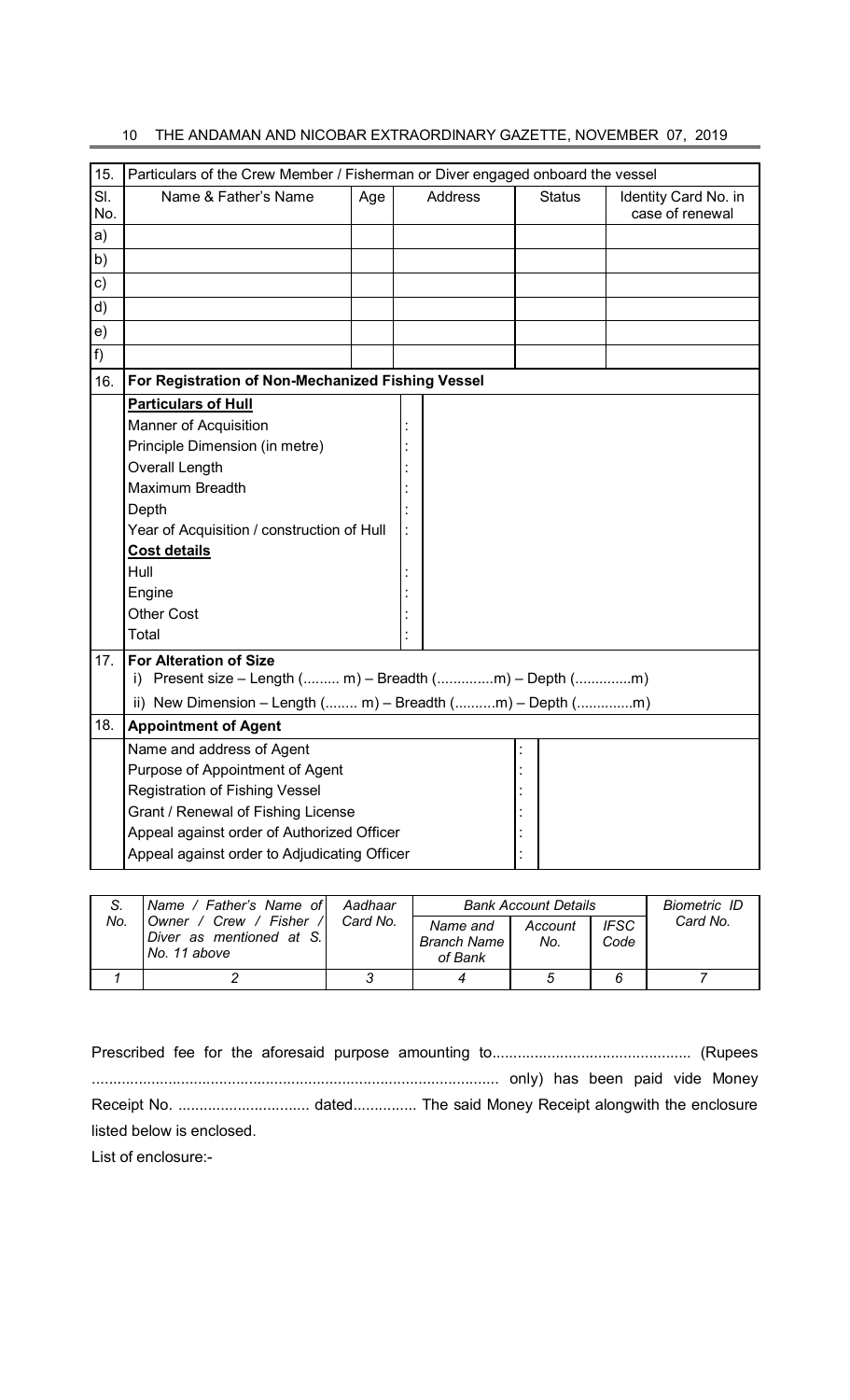## **DECLARATION**

### *Strike out which is not applicable*

I / We certify that the particulars furnished in this application are, to the best of my / our knowledge, correct and declare that I / we shall remain responsible for validity of the said particulars.

I / We have understood all the provisos of the Regulation and Rules and the Orders issued under the said Rules and agree to abide by them.

 I / We hereby, declare that I / we shall not engage or carry or allow to be engaged or carried onboard any fishermen or crew unless the said fishermen or crew covered by adequate insurance against professional hazards.

I / We hereby, further declare that I / we shall renew insurance coverage for the Fishing Vessel before expiration of the last date, failing which Fishing License granted in terms of this application shall stand automatically cancelled after expiration of the said date.

I / We agree and accept that the Authorized Officer shall reserve the right to cancel Registration of Fishing Vessel, if it is found that the particulars furnished in the application are materially incorrect or the vessel has been engaged in contravention of the provision(s) of the Regulation and Rules and any commercial activity not connected with fishing.

Date:<br>Place:

Signature of Owner(s)

### **To be filled by the transferor(s) in case of applying for Transfer of Non – Mechanized Fishing Vessel.**

 Certified that I / we have transferred right, title and interest in respect of the Fishing Vessel bearing Registration Numbers ................................................... and carrying Registered Name......................................... to the present applicant's and declare that I / we have no objection in transfer of ownership of the said Fishing Vessel in the name(s) stated in the application.

Date: Place : Signature of transferrer(s)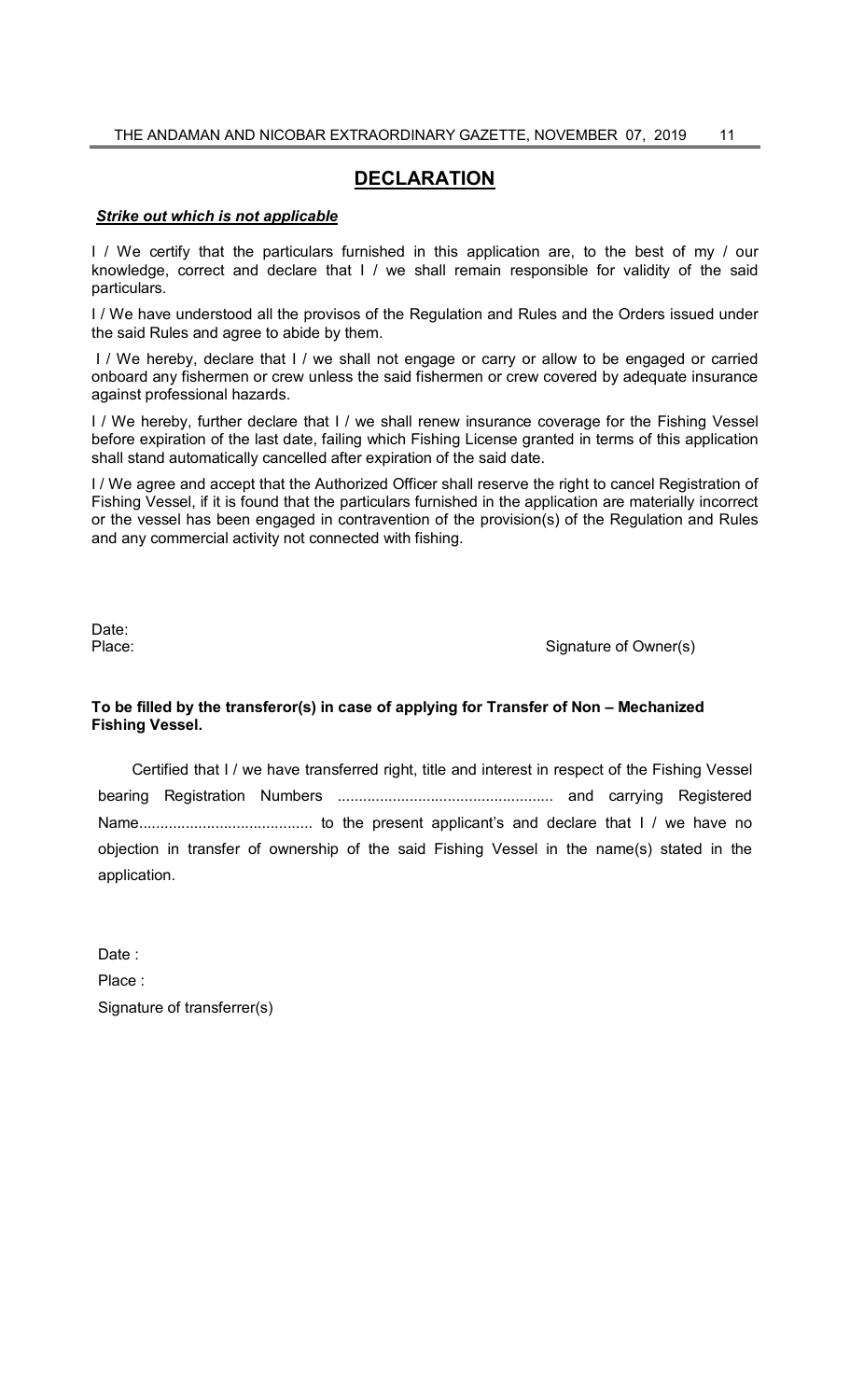### 12THE ANDAMAN AND NICOBAR EXTRAORDINARY GAZETTE, NOVEMBER 07, 2019

## **PART – II**

(Strike out whichever is not applicable)

### **FOR REGISTRATION OF NON-MECHANISED FISHING VESSEL**

#### **Notes and Orders of Authorized Officer**

Verified and confirmed receipt of requisite fees vide Money Receipt No. ............................ dated............... as stated in the application.

Accepted application for grant of Fishing License / renewal of Fishing License.

Issue of Fishing License / renewal of Fishing License for ........................................... during the current financial year i.e. ............................................................................... (Specified area) is...............................................

Alongwith the Fishing License return Certificate of Registration, Money Receipt and Insurance Policy.

Application for grant of Fishing License / renewal of Fishing License is rejected on the following ground(s).

Inform applicant(s) about rejection of application, stating grounds as recorded in item No. 5 above, under intimation to the Adjudicating Officer as required under Rules........................

............................................................ (any other order)

Date: Place: Signature of Authorized Officer

#### **FOR TRANSFER OF OWNERSHIP OF MECHANIZED / NON –MECHANIZED FISHING VESSELS / CHANGE OF PRINCIPAL FISHING BASE**

To be filled-in by Authorized Officer and sent to Fishery Officer for report in Part – III

Form No. Dated:

To

Name : Designation : Fishery Officer :

 Please report in Part III of the application form appropriately. Certificate of Registration is enclosed for cancellation as required in Rules (h) of the Rules, if transfer or ownership applied for is accepted at his end, See note below Part-III.

Date: Place: Signature of Authorized Officer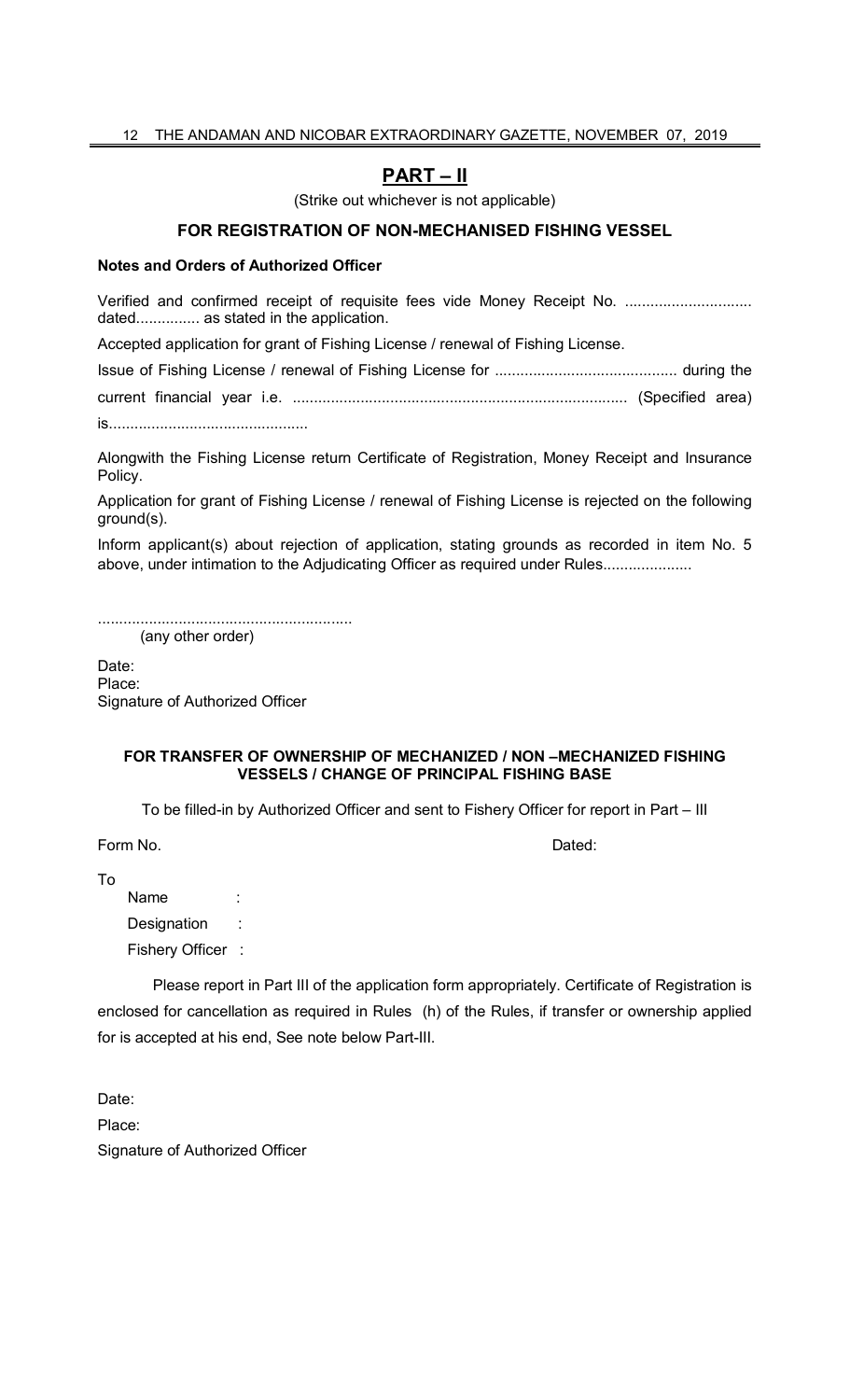### **FOR APPOINTMENT OF AGENT**

To be filled in by authorized officer or adjudicating officer or appellate authority, as the case may be, and returned to the agent

Memo No. 2008 and 2008 and 2008 and 2008 and 2008 and 2008 and 2008 and 2008 and 2008 and 2008 and 2008 and 20

To

 ............................................ (Name & address of residence)

Sir,

Your appointment as agent in the matter of ................................ as proposed by the owner(s) of the Fishing Vessel, has been accepted. Please inform the owner(s) accordingly, with an intimation in this regard, to the undersigned.

Date :

Designation:

Signature of Competent Authority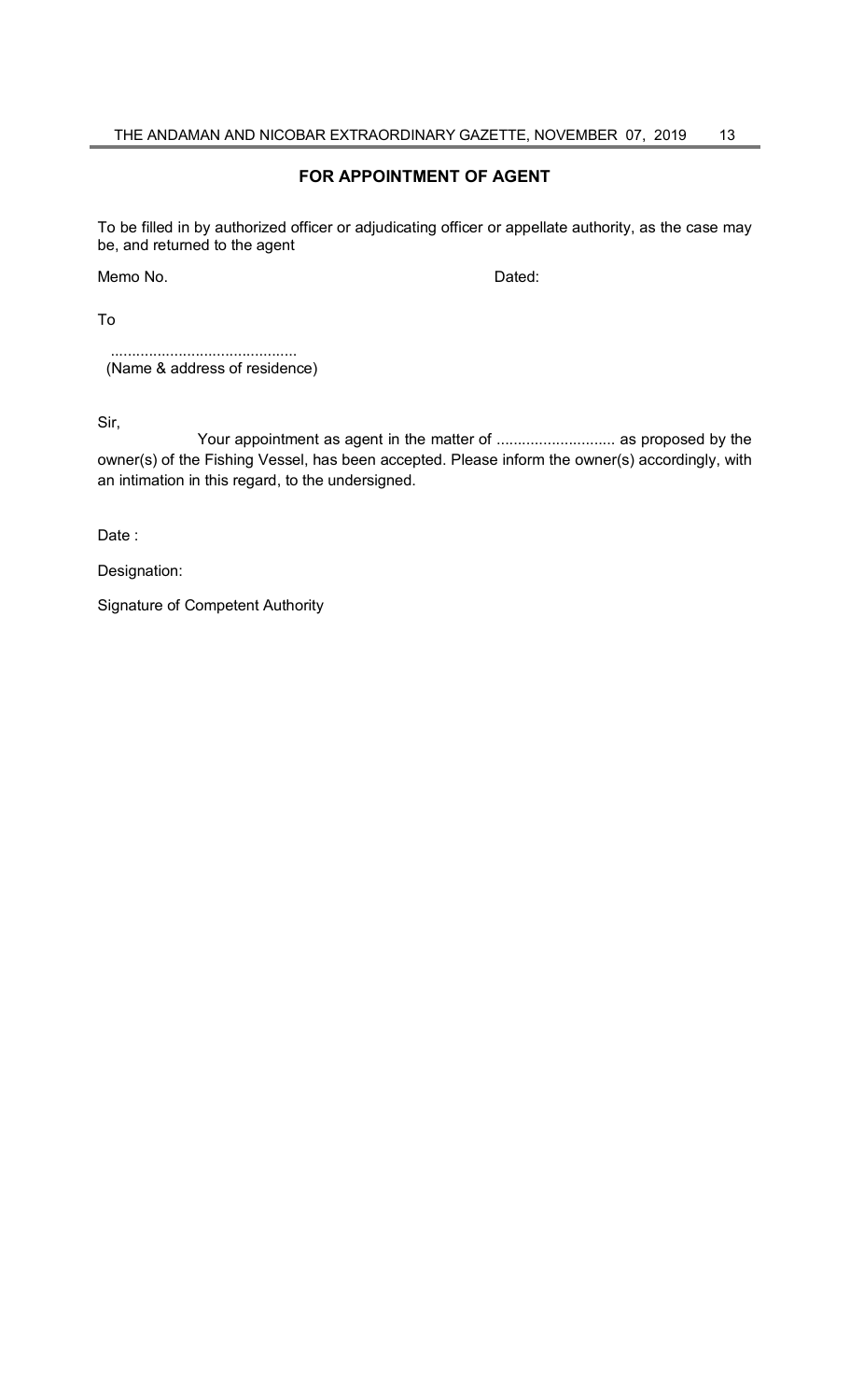# **PART – III**

### **FOR TRANSFER OF OWNERSHIP OF MECHANIZED / NON – MECHANIZED FISHING VESSELS**

To be filled-in by Reporting Officer (for Part II) and returned back to Authorized Officer

Form No. **Dated: Contract Contract Contract Contract Contract Contract Contract Contract Contract Contract Contract Contract Contract Contract Contract Contract Contract Contract Contract Contract Contract Contract Contr** 

To

The Authorized Officer

...................................

There is nothing adverse on record which may impair transfer of ownership applied for. Transfer of Ownership accepted in cancellation of existing Registration as required in Rule 3 (h) of the Rules.

Certificate of Registration, duly cancelled at this end, is returned & re – allotted to new owner.

This disposes his Memo No. ................................dated .....................

........................................... (any other remarks)

Fishery Officer

**Note:** Reporting Officer must delete the different items appropriately as the situation would call for.

### **FOR CHANGE OF PRINCIPAL FISHING BASE**

To

The Authorized Officer

....................................

Principle Fishing Base proposed in the application intervenes jurisdiction.

Certificate of Registration, duly cancelled at this end, is returned.

Particulars of Registration in respect of the Fishing Vessel may be cancelled in Form No. MFR–3 for record.

This disposes his Memo No. ................................... dated............

Fishery Officer

**Note :** Part – II and Part – III of the application form is not necessary, if the change in Authorized Officer does not necessitate a change in Authorized Officer. In such an event Authorized Officer will make necessary correction in Column No. 6 of Certificate of Registration (Form No. MFR – 3) and send an intimation to this regard to the Fishery Officer for record.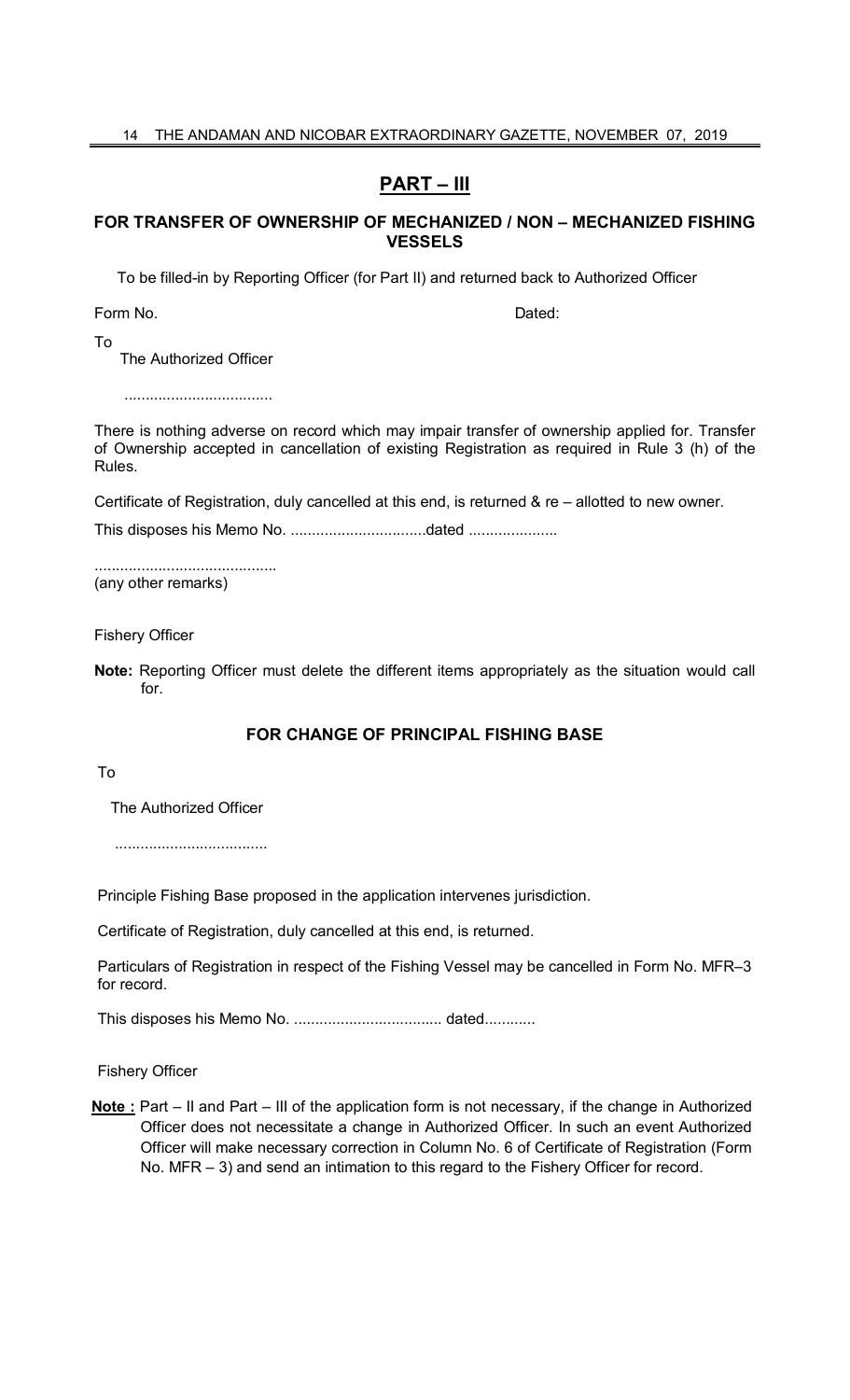# **PART – IV**

### **FOR TRANSFER OF OWNERSHIP OF NON – MECHANIZED FISHING VESSELS / CHANGE OF PRINCIPAL FISHING BASE / ALTERATION OF SIZE**

#### **Notes and Orders of Authorized Officer**

 Verified and confirmed receipt of prescribed fees vide Money Receipt No. ..................... dated ................. as stated in the application.

Accepted application for (i) Transfer of Ownership and (ii) Change of Authorized Officer.

 Issue Certificate of Registration under intimation to Reporting Officer in Part – III of the application form.

Allot Number ..................as stated by Reporting Officer in Part – III of the application form.

Return to the applicant(s) the following:- Money receipt.

New Certificate of Registration

Previous Certificate of Registration – duly cancelled by Reporting Officer in Part – III of application form.

 Application for (i) Transfer of Ownership and (ii) Charge of Authorized Officer is rejected on the following ground(s).

Inform applicant(s) about rejection of application, stating the ground as recorded in item 6 above, with intimation to the Adjudicating Officer as required under Rule 3 (h).

............................................. (any other orders)

Date:

 Signature of Authorized Officer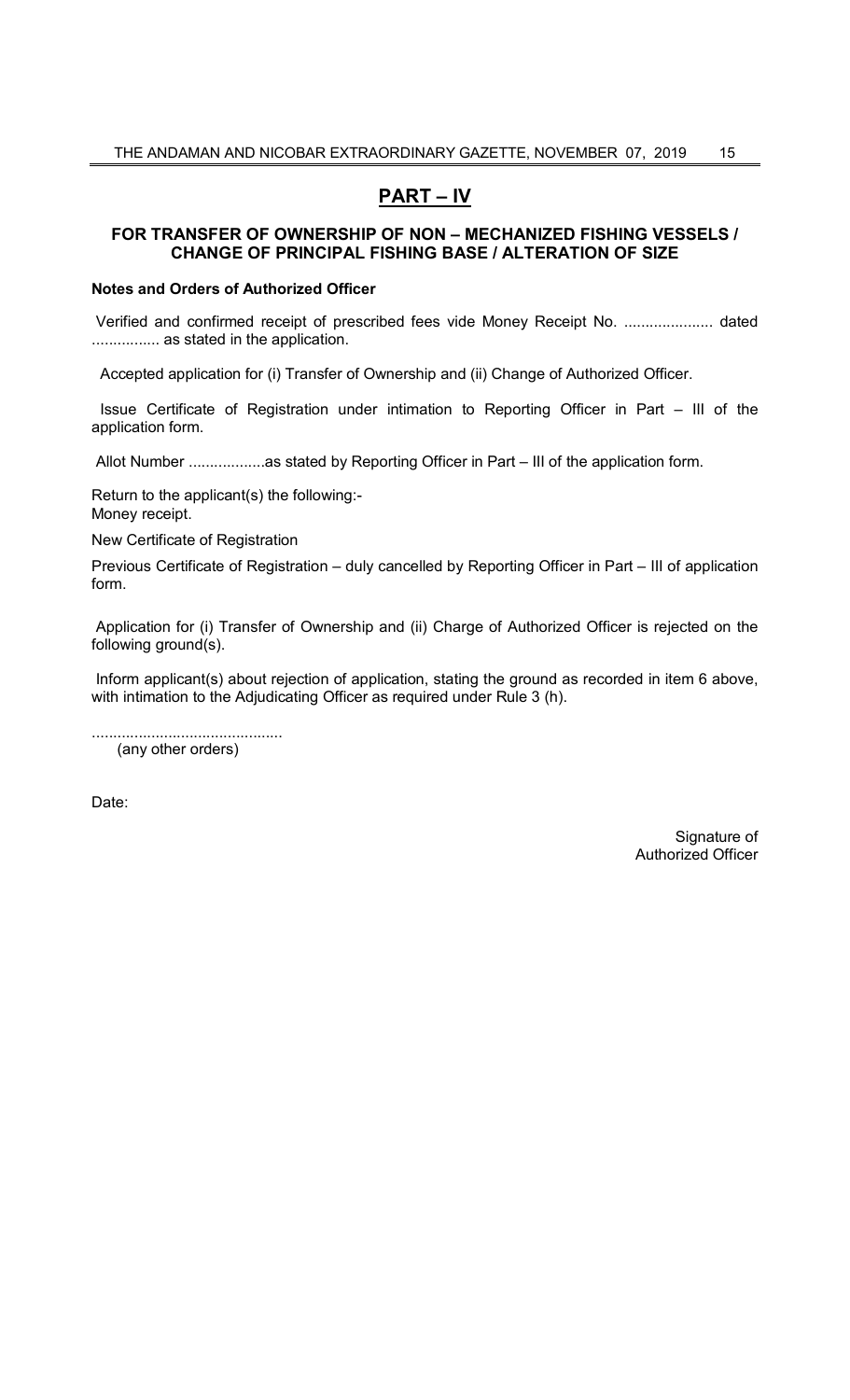## **FORM NO. MFR – REVISED – II**

[See Rule 4 (f) (i)]

### **APPLICATION FOR GRANT / RENEWAL OF FISHING LICENSE**

Office of Issue : Date of Issue :

Serial No. : a contract to the Price in ₹

## **PART – I**

### **To be filled-in by Owner (s) of vessel**

To

The Authorized Officer

…………………………

 With reference to section 6 (1) of Andaman and Nicobar Islands Marine Fishing Regulation**,** 2003, read with Rule 4 (f) of the items framed thereunder, I / we apply for grant / renewal of Fishing License. Necessary particulars for this purpose are furnished below:-

| 1.           | Name of Fishing Vessel                                                         |     |                | t                    |  |               |                                            |
|--------------|--------------------------------------------------------------------------------|-----|----------------|----------------------|--|---------------|--------------------------------------------|
| 2.           | <b>Registration Number</b>                                                     |     |                |                      |  |               |                                            |
| 3.           | <b>Registering Authority</b>                                                   |     |                | $\blacksquare$       |  |               |                                            |
| 4.           | <b>Principal Fishing Base</b>                                                  |     |                | $\ddot{\phantom{a}}$ |  |               |                                            |
| 5.           | Fishing License Number (if any)                                                |     |                | $\blacksquare$       |  |               |                                            |
| 6.           | Date of expiry of Fishing License                                              |     |                |                      |  |               |                                            |
| 7.           | Type of Fishing proposed                                                       |     |                |                      |  |               |                                            |
| 8.           | Specified area applied for                                                     |     |                |                      |  |               |                                            |
| 9.           | Number of Fishermen and Crew onboard                                           |     |                | $\vdots$             |  |               |                                            |
| 10.          | Particulars of insurance coverage for the Fishing Vessel                       |     |                |                      |  |               |                                            |
| a)           | Name of Insurance Company                                                      |     |                |                      |  |               |                                            |
| b)           | Name / Number of Issue Office                                                  |     |                |                      |  |               |                                            |
| C)           | <b>Insurance Policy Number</b>                                                 |     |                |                      |  |               |                                            |
| $\mathsf{d}$ | Value insured                                                                  |     |                |                      |  |               |                                            |
| e)           | Date of expiry of Insurance coverage                                           |     |                |                      |  |               |                                            |
| 11.          | Particulars of the Crew Member / Fisherman or Diver engaged onboard the vessel |     |                |                      |  |               |                                            |
| SI.<br>No.   | Name & Father's Name                                                           | Age | <b>Address</b> |                      |  | <b>Status</b> | Identity Card No.<br>in case of<br>renewal |
| a)           |                                                                                |     |                |                      |  |               |                                            |
| b)           |                                                                                |     |                |                      |  |               |                                            |
| $\mathbf{C}$ |                                                                                |     |                |                      |  |               |                                            |
| d)           |                                                                                |     |                |                      |  |               |                                            |
| e)           |                                                                                |     |                |                      |  |               |                                            |
| f)           |                                                                                |     |                |                      |  |               |                                            |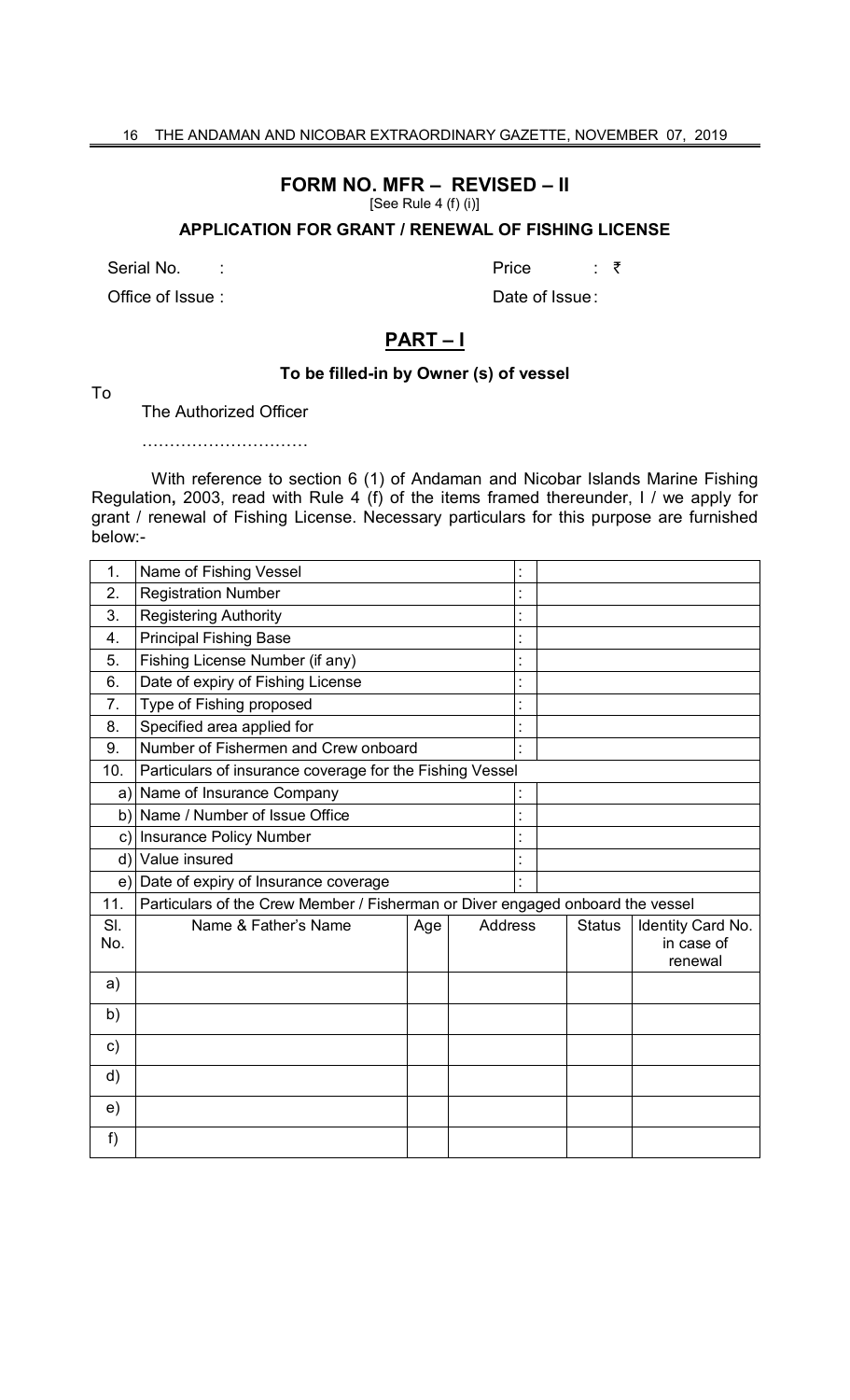| 12. | Particulars for insurance coverage for Fishers / Crew / Diver                         |
|-----|---------------------------------------------------------------------------------------|
| a)  | Name / Father's Name of owner / crew / fisher / diver as mentioned at S. No. 11 above |
| b)  | Aadhaar Card No.                                                                      |
| C)  | <b>Bank Account Details</b>                                                           |
|     | i) Name and Branch Name of Bank                                                       |
|     | ii) Account No.                                                                       |
|     | iii) IFSC Code                                                                        |
| d)  | Biometric ID Card No.                                                                 |
| e)  | Mobile No.                                                                            |
| f)  | Name of Nominee                                                                       |
| g)  | <b>Relation with Nominee</b>                                                          |
| h)  | Name of Bank, Branch Name & Account No. of Nominee                                    |
| i)  | <b>IFSC Code</b>                                                                      |
| j)  | Aadhaar Card No. of Nominee                                                           |

Prescribed License fee / Renewal is detailed below, has been paid vide Money Receipt No. ....................... which is enclosed herewith for verification and return thereafter.

|     | i) License fee for vessel                  |  | : Rs       |
|-----|--------------------------------------------|--|------------|
| ii) | Id. Card fee for  nos. of Crew / Fishermen |  | : Rs       |
|     | iii) Renewal fee                           |  | : Rs       |
|     | iv) Penalty for delay / month              |  | : Rs       |
|     |                                            |  | Total : Rs |

 Certificate of Registration and the Insurance Policy referred to in item 10 and Fishing License in respect of the Fishing Vessel are also submitted herewith for verification and return thereafter.

I / We hereby, declare that I / we shall not engage or carry or allow to be engaged or carried onboard any fishermen or crew unless the said fishermen or crew covered by adequate insurance against professional hazards.

 I / We hereby, further declare that I / we shall renew insurance coverage for the Fishing Vessel before expiration of the last date stated in item No. 10 (c) of the application form failing which Fishing License granted in terms of this application shall stand automatically cancelled after expiration of the said date (strike out if the vessel is an non-mechanized one).

Date:

Place: Signature of Owner(s)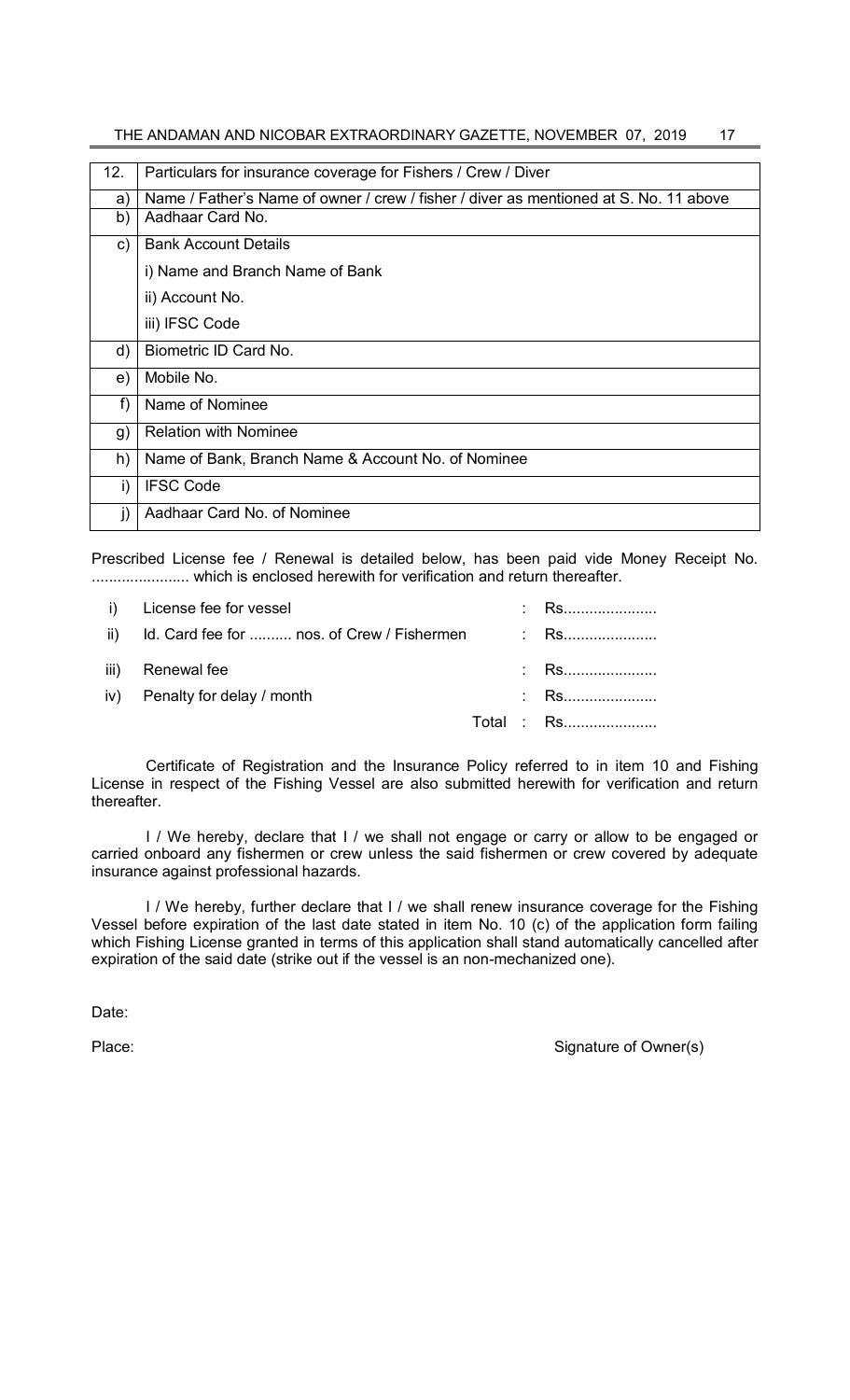**Note:**- a) Application should be submitted to the:-

- i) Same authority which granted Certificate of Registration when the Fishing Vessel is registered under section 9 (1) of Andaman and Nicobar Marine Fishing Regulation, 2003 or
- ii) Authorized Officer in relation to the Principle Fishing Base mentioned in column No. 4 of the application where the vessel is registered under any other appropriate Regulation or law, for the time being in force.
	- a) No required in case of a non mechanized Fishing Vessel.
	- b) Write full details if the vessel is not registered under Andaman and Nicobar Islands Marine Fishing Regulation, 2003.
	- c) State name of Principle Fishing Base with reference to its definition in Rule 2 (f) of the Rules.
	- d) Write 'Nil' when a new license is applied for.
	- e) State 'type of fishing' in relation to fishing gear or tackle, namely gill netting, fixed bag netting, trawling, purse seining, hook & lining etc.
	- f) See Rule 5 (a) of the Rules and write "Fishing Zone" accordingly.
	- g) Strike out if the Fishing Vessel is a non-mechanized one.
	- h) Fee should confirm with the rate prescribed in Schedule III of the Rules.
	- i) Delete when a new license is applied for.

# **PART – II**

### **Notes and Orders of Authorized Officer**

- 1. Verified and confirmed receipt of requisite fees vide Money Receipt No. ............... dated ............ as stated in the application.
- 2. Accepted application for grant of Fishing License / renewal of Fishing License.
- 3. Issue of Fishing License / renewal of Fishing License for ..................... during the current financial year i.e. ...................................... (specified area) is ...............................................
- 4. Alongwith the Fishing License return Certificate of Registration, Money Receipt and Insurance Policy.
- 5. Application for grant of Fishing License / renewal of Fishing License is rejected on the following ground(s).
- 6. Inform applicant(s) about rejection of application, stating grounds as recorded in item No. 5 above, under intimation to the Adjudicating Officer as required under Rule 4 (j).
- 7. ............................................................ (any order)

Date:

### Place: Signature of Authorized Officer

- **Note :** 1. Authorized Officer must delete the items appropriately under his dated initial so that his order becomes clear and specific.
	- 2. If the vessel is owned jointly by more than one person, articles vide item No. 4 in Part – II should be returned to the person first named in the Certificate of Registration and orders, if any, of the Authorized Officer should be communicated to him.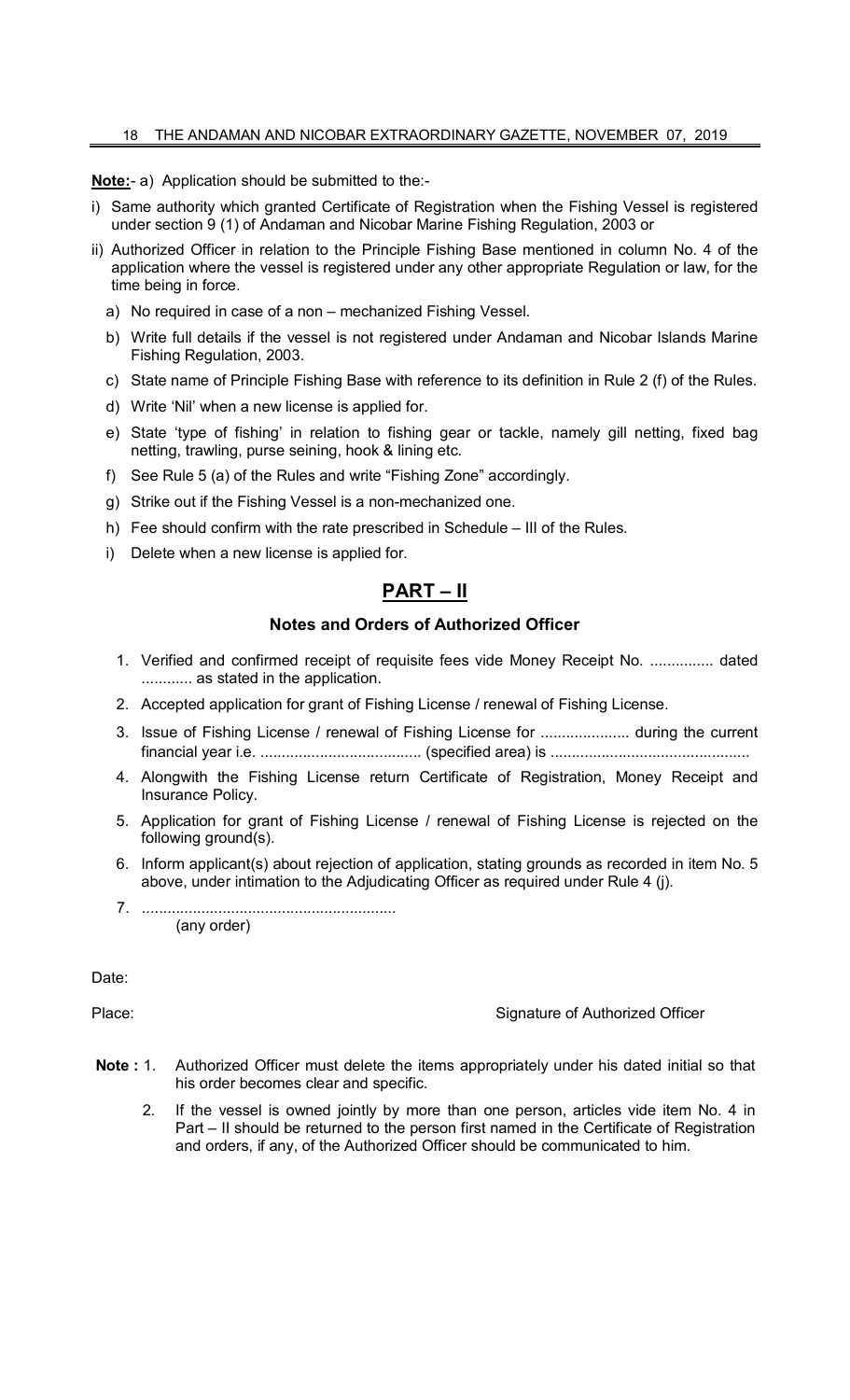### **SCHEDULE – II** [See Rule 3 (d)]

### **LIST OF REVISED FORMS AND PRICES THEREOF**

| SI. No. | <b>Description</b>                                                                                                                                                                                                          | Rate prescribed (Rs.) |
|---------|-----------------------------------------------------------------------------------------------------------------------------------------------------------------------------------------------------------------------------|-----------------------|
|         | <b>MFR</b><br><b>Revised - I (APPLICATION FOR</b><br>$\sim$ $-$<br>REGISTRATION / TRANSFER OF OWNERSHIP<br>CHANGE OF PRINCIPAL FISHING<br>BASE<br>ALTERATION / APPOINTMENT OF AGENT OF NON -<br>MECHANIZED FISHING VESSELS. | $10/-$                |
|         | <b>MFR – Revised – II</b> (Application of Grant or Renewal<br>of Fishing License)                                                                                                                                           | $10/-$                |

Admiral **D.K. Joshi,** PVSM, AVSM, YSM, NM, VSM (Retd.) Lieutenant Governor (Administrator), A & N Islands.

By order and in the name of the Lt. Governor,

Sd./- **(Dr. Utpal Kumar Sar)** Director of Fisheries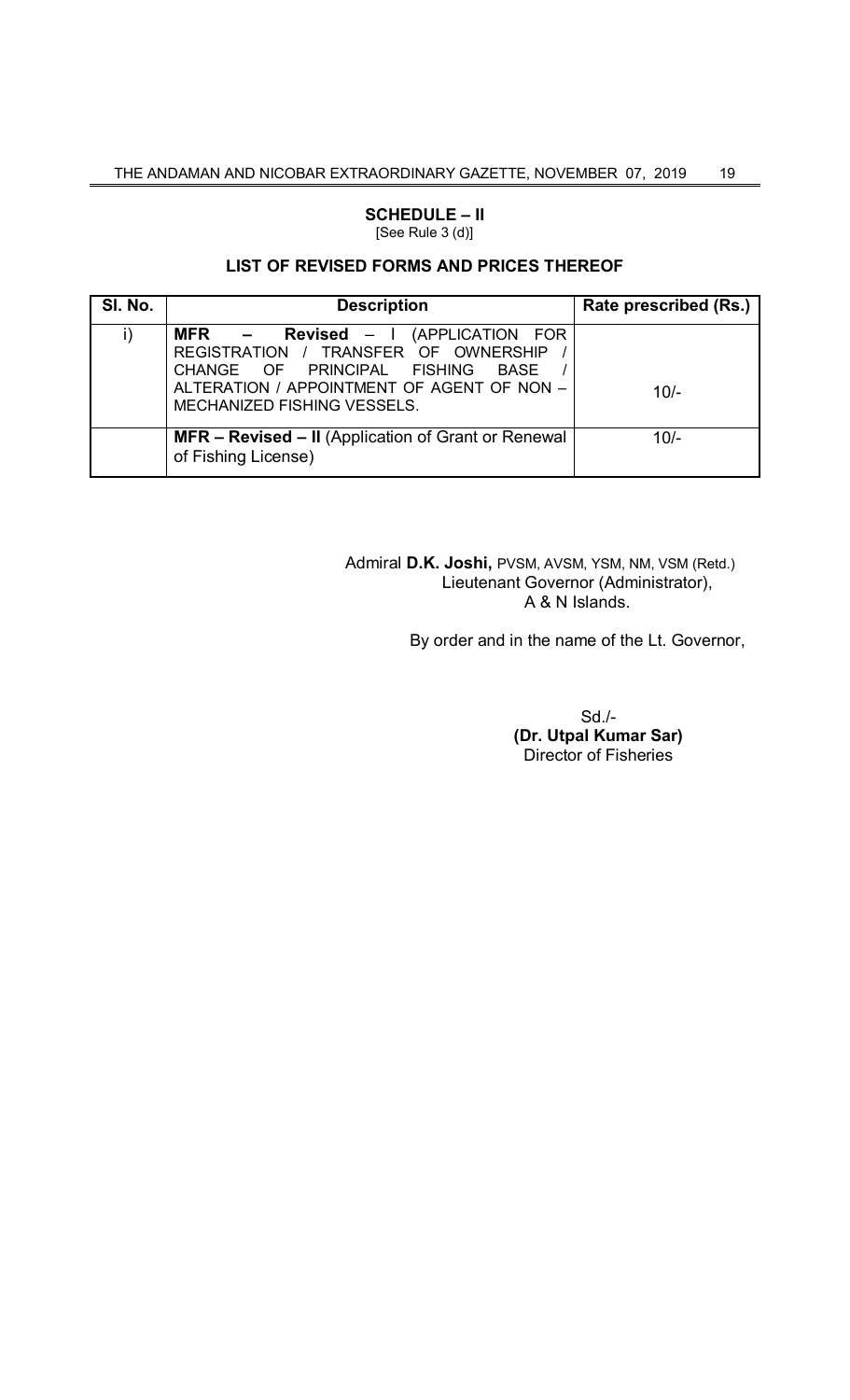#### **SCHEDULE – III**  [See Rule 3 (f)]

### **Fee Payable for Registration, Transfer of Ownership, Change of Principle Fishing Base, Replacement of Engine, Alteration of Size, Seaworthiness Certificate and Issue of Duplicate Registration Certificate for Non – Motorized and Mechanized Fishing Vessel**

(Rate Prescribed in Rs.)

| SI.<br>No.                                          | <b>Item</b>                                                                                                                                        | <b>Registration</b> | <b>Transfer of</b><br>Ownership | Change of<br><b>Authorized</b><br><b>Officer</b> | Replacement<br>of Engine /<br><b>Alteration of</b><br>size | Sea-<br>worthiness<br><b>Certificate</b><br>(valid for 01<br>yr.) |  |
|-----------------------------------------------------|----------------------------------------------------------------------------------------------------------------------------------------------------|---------------------|---------------------------------|--------------------------------------------------|------------------------------------------------------------|-------------------------------------------------------------------|--|
| 1.                                                  | <b>Country craft</b><br>powered by oars and<br>sails                                                                                               | $50/-$              | $50/-$                          | $50/-$                                           | $50/-$                                                     |                                                                   |  |
| 2.                                                  | Mechanized Fishing Vessel powered and propelled by an engine                                                                                       |                     |                                 |                                                  |                                                            |                                                                   |  |
| i)<br>ii)                                           | 30<br><b>BHP</b><br>upto<br>including<br>Fishing<br>motorized<br>Vessel<br>20<br>(vessels<br>upto<br>metres OAL).<br><b>BHP</b><br>30<br>more than | $50/-$<br>$150/-$   | $50/-$<br>$100/-$               | $50/-$<br>$100/-$                                | $50/-$<br>$100/-$                                          | $100/-$<br>$200/-$                                                |  |
|                                                     | 200 BHP<br>upto<br>including<br>Sport<br>Fishing<br>vessel<br>(vessels Upto<br>20<br>metres OAL).                                                  |                     |                                 |                                                  |                                                            |                                                                   |  |
| iii)                                                | <b>BHP</b><br>more than 200<br>20<br>(vessels<br>upto<br>metres OAL)                                                                               | 1500/-              | $200/-$                         | $200/-$                                          | $200/-$                                                    | $200/-$                                                           |  |
|                                                     |                                                                                                                                                    |                     |                                 |                                                  |                                                            |                                                                   |  |
| 1. Duplicate Registration Certificate for           |                                                                                                                                                    |                     |                                 |                                                  | Rate Prescribed (in Rs.)                                   |                                                                   |  |
| Country crafts powered by oars and sails<br>$\vert$ |                                                                                                                                                    |                     |                                 |                                                  |                                                            | $50/-$                                                            |  |

|     |                                                               | Country crafts powered by oars and sails                                        | $50/-$  |  |  |  |
|-----|---------------------------------------------------------------|---------------------------------------------------------------------------------|---------|--|--|--|
| ii) | Mechanized Fishing Vessel powered and propelled by an engine. |                                                                                 |         |  |  |  |
|     | a)                                                            | upto 30 BHP including Motorized Fishing Vessel<br>(vessels upto 20 metres OAL). | $100/-$ |  |  |  |
|     | b)                                                            | more than 30 BHP upto 200 BHP (vessels Upto 20 metres)<br>OAL).                 | 150/-   |  |  |  |
|     | C)                                                            | more than 200 BHP (vessels upto 20 metres<br>OAL)                               | $200/-$ |  |  |  |

Admiral **D.K. Joshi,** (PVSM, AVSM, YSM, NM,VSM (Retd.) Lieutenant Governor (Administrator), A & N Islands.

By order and in the name of the Lt. Governor,

 $S$ d./- $S$ d./- $S$ d./- $S$ d./- $S$ d./- $S$ d./- $S$ d./- $S$ d./- $S$ d./- $S$ d./- $S$ d./- $S$ d./- $S$ d./- $S$ d./- $S$ d./- $S$ d./- $S$ d./- $S$ d./- $S$ d./- $S$ d./- $S$ d./- $S$ d./- $S$ d./- $S$ d./- $S$ d./- $S$ d./- $S$ d./- $S$ d./- $S$ d./- $S$ d./- $S$ d./- $S$ d  **(Dr. Utpal Kumar Sar)** Director of Fisheries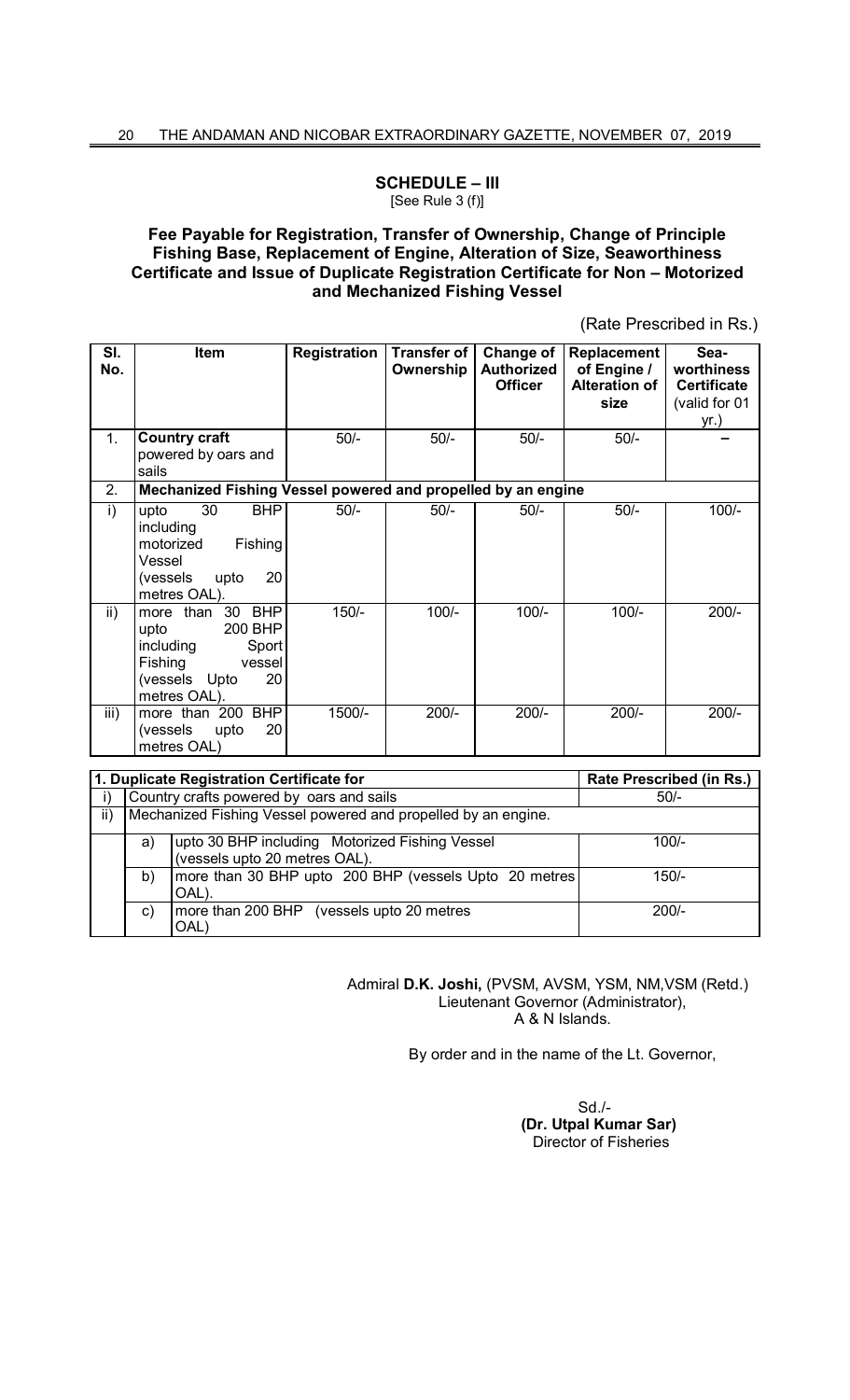#### **ANNEXURE – I**

### **APPLICATION FORM FOR REGISTRATION OF INDIVIDUAL / TRADER / FISH VENDOR / FIRMS / COOPERATIVE SOCIETIES / SELF HELP GROUPS / ORGANIZATIONS FOR TRANSPORT OF FISH OR FISHERY PRODUCTS FROM A&N ISLANDS TO OUTSIDE THE ISLANDS** [See Rule 16 (a)]

\*Attach 3 nos. passport size Photograph of the applicant.

| 1.  | Name of the Applicant                                                                                                                                                                |                             |                         |                 |                         |
|-----|--------------------------------------------------------------------------------------------------------------------------------------------------------------------------------------|-----------------------------|-------------------------|-----------------|-------------------------|
| 2.  | Father's / Husband's Name                                                                                                                                                            | ٠                           |                         |                 |                         |
| 3.  | <b>Permanent Address</b>                                                                                                                                                             |                             |                         |                 |                         |
| 4.  | Present<br><b>Address</b><br>Address<br>for $\vdots$<br>$\prime$<br>Communication with Contact No.                                                                                   |                             |                         |                 |                         |
| 5.  | Aadhaar Card / Islander Card No. (enclose):<br>copy)                                                                                                                                 |                             |                         |                 |                         |
| 6.  | Registration No. of the Firm / Coop. Society<br>and GST Regn. No. (enclose copy)                                                                                                     |                             |                         |                 |                         |
| 7.  | Status of Applicant (Individual / Trader / Fish<br>Vendor / Firms / Coop. Societies / SHG /<br>Organizations)                                                                        |                             |                         |                 |                         |
| 8.  | Details of the location of Unit / Outlet / Room/                                                                                                                                     | $\mathcal{L}_{\mathcal{L}}$ | Locality:               |                 |                         |
|     | <b>Building</b>                                                                                                                                                                      |                             | Village                 |                 |                         |
|     |                                                                                                                                                                                      |                             | <b>District</b>         |                 |                         |
| 9.  | Ownership details (owned, leased, rented)<br>enclose document of ownership from<br>Revenue authority, leased document / NOC<br>for rented building from the Owner to be<br>furnished | t,                          |                         |                 |                         |
| 10. | <b>Facilities available</b>                                                                                                                                                          |                             | Item                    | Qty. in<br>Nos. | Capacity in<br>MT / Kg. |
|     |                                                                                                                                                                                      |                             | Deep Freezer            |                 |                         |
|     |                                                                                                                                                                                      |                             | Insulated Ice Box       |                 |                         |
|     |                                                                                                                                                                                      |                             | Cold Storage            |                 |                         |
|     |                                                                                                                                                                                      |                             | Ice Plant               |                 |                         |
|     |                                                                                                                                                                                      |                             | <b>Processing Plant</b> |                 |                         |
|     |                                                                                                                                                                                      |                             | Any other facility      |                 |                         |
| 11. | Whether the premises is provided with<br>potable water, electric connection,<br>Communication & Road connectivity etc.                                                               |                             |                         |                 |                         |
| 12. | Any other information, if any                                                                                                                                                        | ÷                           |                         |                 |                         |
|     |                                                                                                                                                                                      |                             |                         |                 |                         |

\*Photograph to be enclosed in case of individual Trader / Fish Vendor / Secretary of Coop. Society / SHG / Owner of the Firm.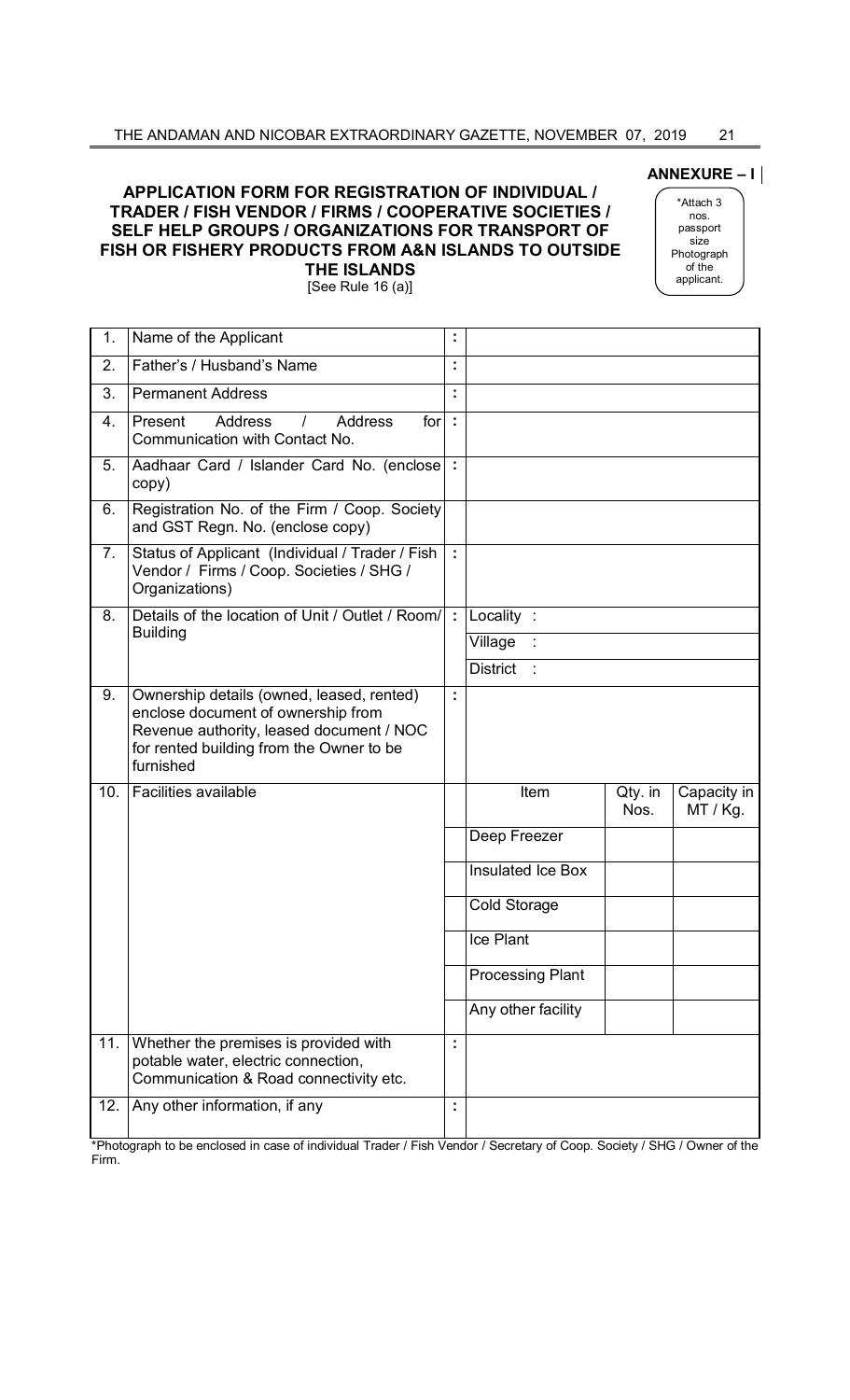# **CERTIFICATE**

Certified that the information furnished by me is true to the best of my knowledge and belief and I shall be personally responsible, if any part of the information is found incorrect, which will attract cancellation of my Registration Certificate.

Place: Signature Signature Communications of the Signature Signature Signature Date : (Name of Applicant)

# **UNDERTAKING**

I, Shri .....................................S/o ............................................ R/o……………………

do hereby undertake that I will not transport / export any Fish or Fishery products which is banned or prohibited , under the Wildlife Protection Act, 1972 and under the Andaman & Nicobar Islands Marine Fishing Regulation, 2003 and Rules framed thereunder, and I will not use the Fish Landing Centre premises for dressing, cutting and processing of Fish. I also undertake that in case of any default by me or by any of my representative, the Department of Fisheries, A&N Administration will have full right to cancel my Fish Trader Registration Certificate without assigning any reason thereof.

> **Signature** (Name of Applicant)

# **FOR OFFICIAL USE**

Field Verification Report and Recommendation of Field Officer of the Department of Fisheries.

| Group / NGOs / Coop. Societies located at  village of South Andaman / North &                   |  |  |  |  |
|-------------------------------------------------------------------------------------------------|--|--|--|--|
| Middle Andaman / Nicobars which is proposed to be used for stocking of Live Fish Seed / Storing |  |  |  |  |
| of Chilled / Frozen Fishery product transported from mainland.                                  |  |  |  |  |

1. The proposed location / premises / facility is found suitable for the purpose.

2. The above case is recommended / not recommended for issuance of Registration Certificate as Fish Trader to transported live Fish Seed / Chilled or Frozen Fishery product from mainland.

Place: Name, Seal & Signature of Date : the Field Officer in the Field Officer in the Field Officer in the Field Officer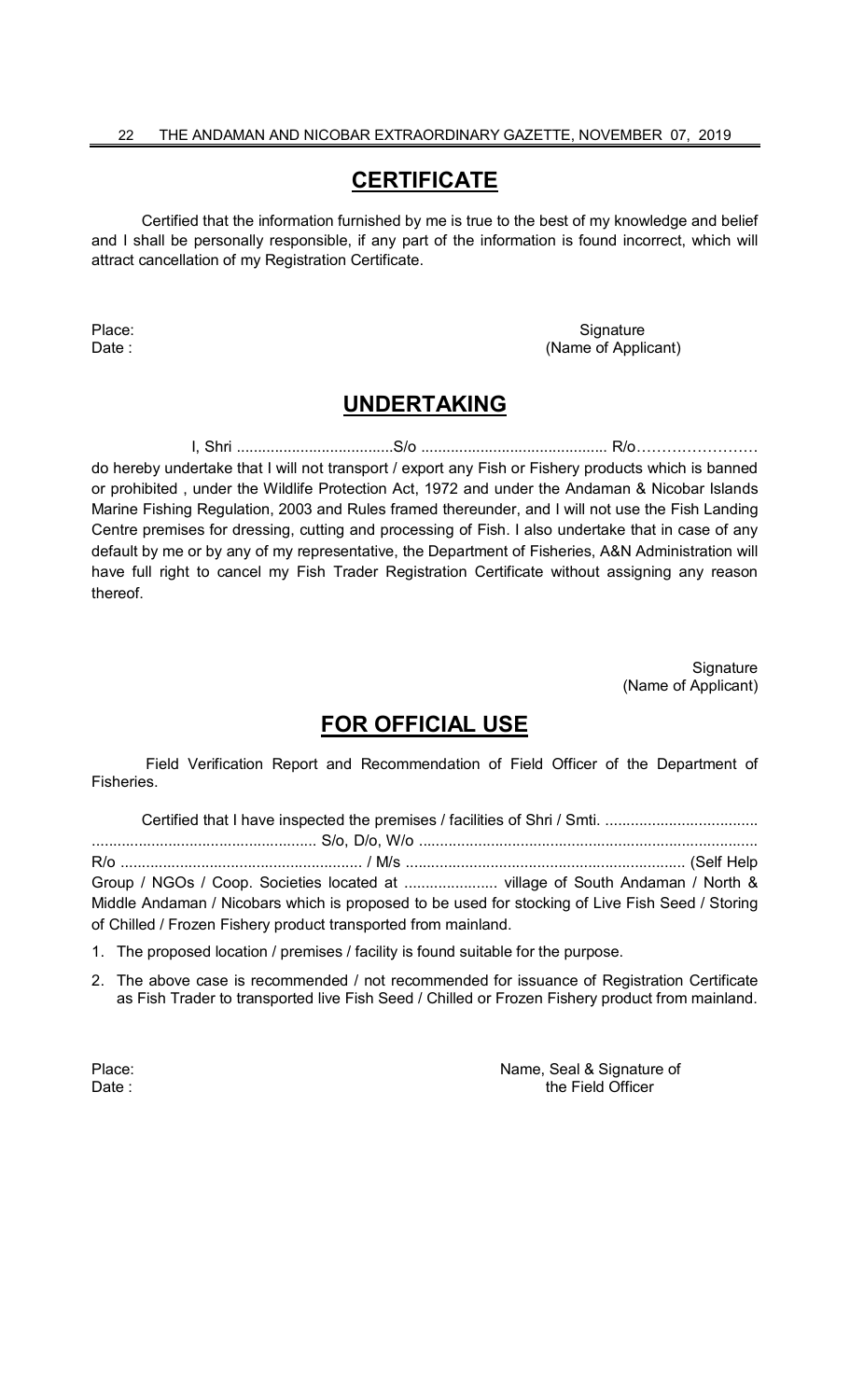### THE ANDAMAN AND NICOBAR EXTRAORDINARY GAZETTE, NOVEMBER 07, 2019 23

|                  | <b>CERTIFICATE OF REGISTRY FOR TRANSPORTATION</b><br>OF FISH & FISHERY PRODUCTS FROM A&N ISLANDS<br>[See Rule 16 (a) of A&N Marine Fishing Amendment Rules, 2019] |   | <b>ANNEXURE – II</b><br>Affix Photograph of<br>Registered<br>the<br>individual / Trader /<br>Vendor /<br>Fish<br>Secretary of Coop<br>Society with official<br>seal / SHG / NGO<br>with signature &<br>Seal of Authorized<br>Officer |
|------------------|-------------------------------------------------------------------------------------------------------------------------------------------------------------------|---|--------------------------------------------------------------------------------------------------------------------------------------------------------------------------------------------------------------------------------------|
| 1.               | <b>Registration Number &amp; Date</b>                                                                                                                             | ٠ |                                                                                                                                                                                                                                      |
| $\overline{2}$ . | Name of Registered (Individual / Trader / Fish<br>Vendor / Firm / Organization / Cooperative<br>Society / Self Help Group / NGO)                                  |   |                                                                                                                                                                                                                                      |
| 3.               | Address for Communication & Contact Number                                                                                                                        |   |                                                                                                                                                                                                                                      |

Terms & Conditions:-

1. "Letter of Permit" shall be obtained from the respective Authorized Officer for each consignment of Fish & Fishery products intended to be transported to mainland by submitting an application in plain paper / any other mode prescribed by the Department indicating the Quantity, Variety, Source, Mode of Transport & expected Date atleast 01 (One) day prior to the transportation of the consignment.

4. Validity of Registration  $\vert : \vert$  From ............... To ...........

2. No Fish & Fishery products banned / restricted under A&N Islands Marine Fishing Regulation, 2003 and Rules framed thereunder or under the Wild Life Protection Act, 1972 shall be permitted for export.

Place : Date :

> Name, Seal & Signature of Authorized Officer South Andaman / North & Middle Andaman / Nicobars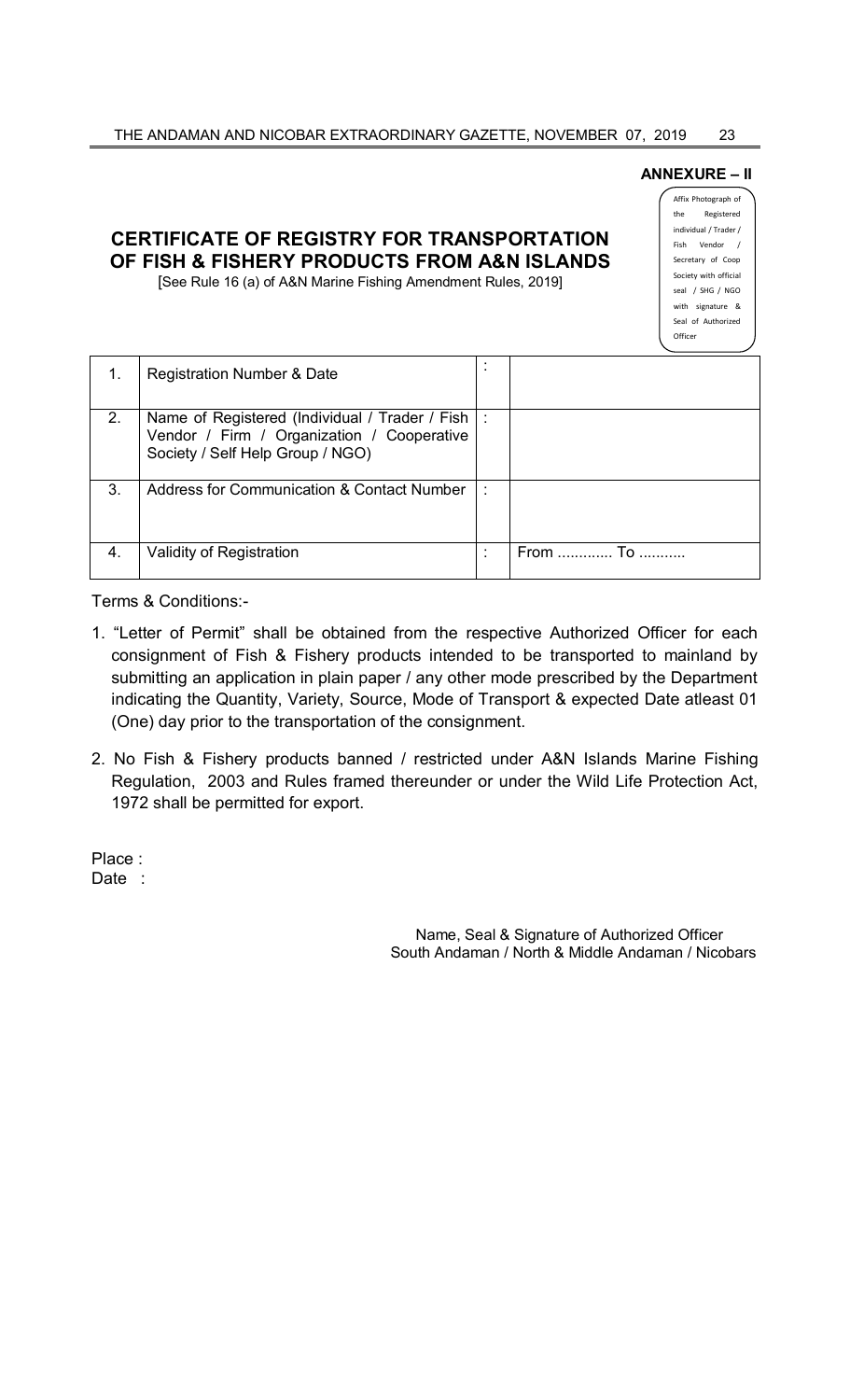#### 24 THE ANDAMAN AND NICOBAR EXTRAORDINARY GAZETTE, NOVEMBER 07, 2019

### **APPLICATION FORM FOR REGISTRATION FOR TRANSPORT OF LIVE FISH SEED / CHILLED / FROZEN FISH & FISHERY PRODUCTS FROM MAINLAND** (See Rule 16 (e)

| <b>ANNEXURE – III</b> |  |
|-----------------------|--|
|-----------------------|--|

\*Attach 03 nos. passport size Photograph of applicant

| 1.                                                                  | Name of the Applicant                                   |    |  |  |  |  |
|---------------------------------------------------------------------|---------------------------------------------------------|----|--|--|--|--|
| 2.                                                                  | Father's / Husband's Name                               | ٠  |  |  |  |  |
| 3.                                                                  | <b>Permanent Address</b>                                |    |  |  |  |  |
| 4.                                                                  | Present Address / Address for Communication             |    |  |  |  |  |
| 5.                                                                  | Aadhaar Card / Islander Card No. (enclose copy)         |    |  |  |  |  |
| 6.                                                                  | Status of Applicant (Individual / Trader / Fish         | ÷  |  |  |  |  |
|                                                                     | Farmer / Cooperative Society / Self Help Group /        |    |  |  |  |  |
|                                                                     | Research Organization)                                  |    |  |  |  |  |
| 7.                                                                  | Names of the species to be transported* (indicate)      | t. |  |  |  |  |
|                                                                     | species name and quantity for live fish seed &          |    |  |  |  |  |
|                                                                     | species / common name for Chilled / Frozen Fish &       |    |  |  |  |  |
|                                                                     | Fishery products)                                       |    |  |  |  |  |
| 8.                                                                  | Purpose of Transport (own use / for sale)               |    |  |  |  |  |
| 9.                                                                  | Facilities available & location for stocking the seed / |    |  |  |  |  |
|                                                                     | storing of Chilled / Frozen item                        |    |  |  |  |  |
| 10.                                                                 | Sources / Firms from whom the items<br>be<br>to         |    |  |  |  |  |
|                                                                     | purchased                                               |    |  |  |  |  |
| 11.                                                                 | Any other information, if any                           |    |  |  |  |  |
| *Dhataaranh ta ha qoolaaad in qoog af indiridual Trader Fieb Fermar |                                                         |    |  |  |  |  |

\*Photograph to be enclosed in case of individual, Trader, Fish Farmer.

# **CERTIFICATE**

Certified that the information furnished by me is true to the best of my knowledge and belief and I shall be personally responsible, if any part of the information is found incorrect, which will attract cancellation of my Registration Certificate.

Place: Signature Signature Communications of the Signature Signature Signature Date : (Name of Applicant)

## **UNDERTAKING**

I, Shri ...................................... S/o ............................................ R/o ………………………. do hereby undertake that I will not transport Live Fish Seed of any species banned or prohibited by the Government of India / A&N Administration or as notified from time to time, under the Wildlife Protection Act, 1972 and Andaman & Nicobar Islands Marine Fishing Regulation, 2003 and Rules framed thereunder.

I shall obtain "Letter of Permission" from the Department of Fisheries, A&N Administration while transporting Live Fish Seed from mainland of India on case to case basis. The Department of Fisheries, A&N Administration will have full right to cancel my Registration Certificate without assigning any reason thereof.

**Signature** (Name of Applicant)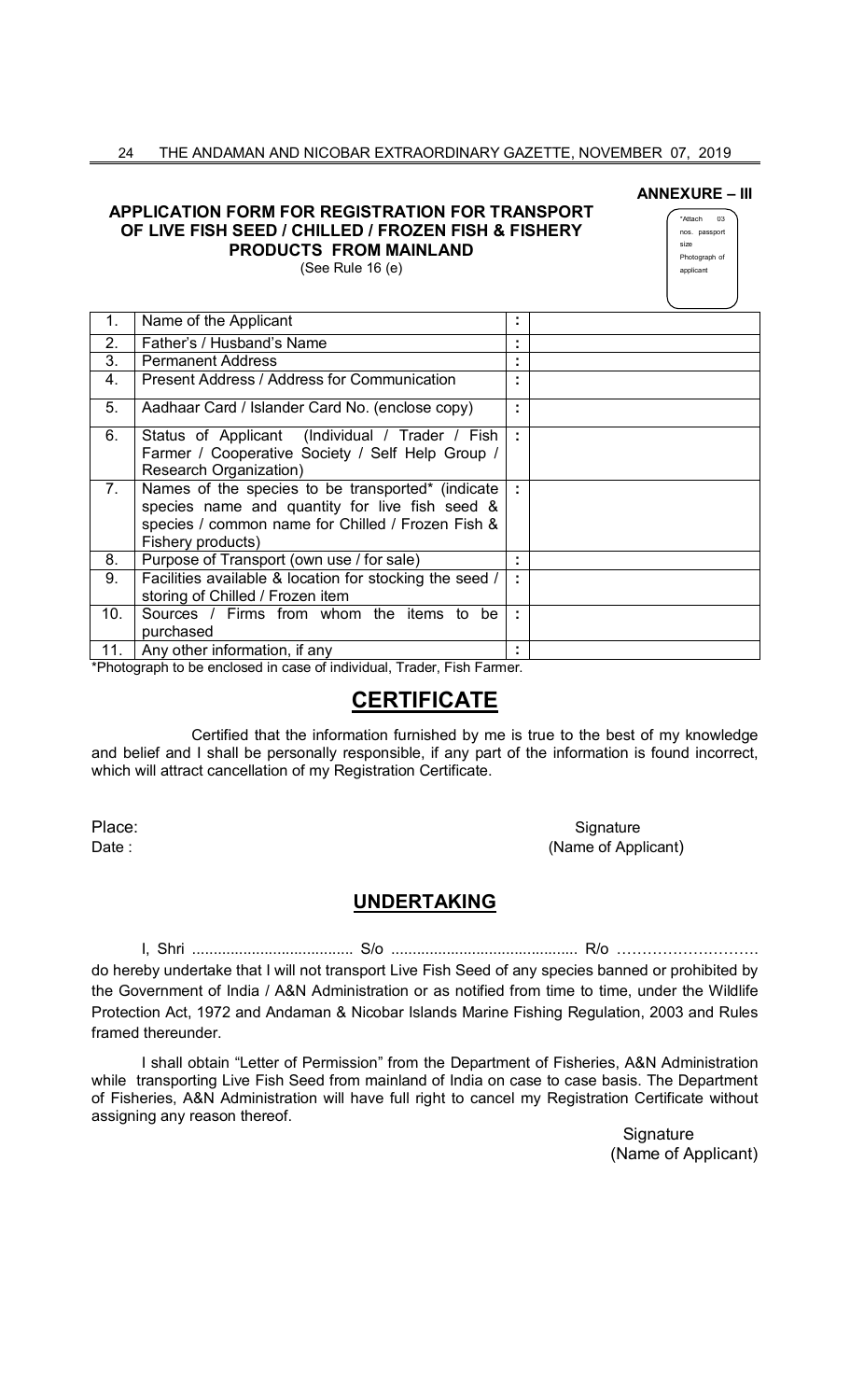# **FOR OFFICIAL USE**

Field Verification Report and Recommendation of Field Officer of the Department of Fisheries.

| Certified that I have inspected the premises / facilities of Shri / Smti.               |
|-----------------------------------------------------------------------------------------|
|                                                                                         |
|                                                                                         |
|                                                                                         |
| Andaman / North & Middle Andaman / Nicobars which is proposed to be used for stocking   |
| of Live Fish Seed / Storing of Chilled / Frozen Fishery products to be transported from |
| mainland (India).                                                                       |

- 1. The proposed location / premises / facility is found suitable for the purpose.
- 2. The above case is recommended / not recommended for issuance of Registration Certificate to transport live Fish Seed / Chilled or Frozen Fishery products from mainland (India).

Place: Name, Seal & Signature of Date : the Field Officer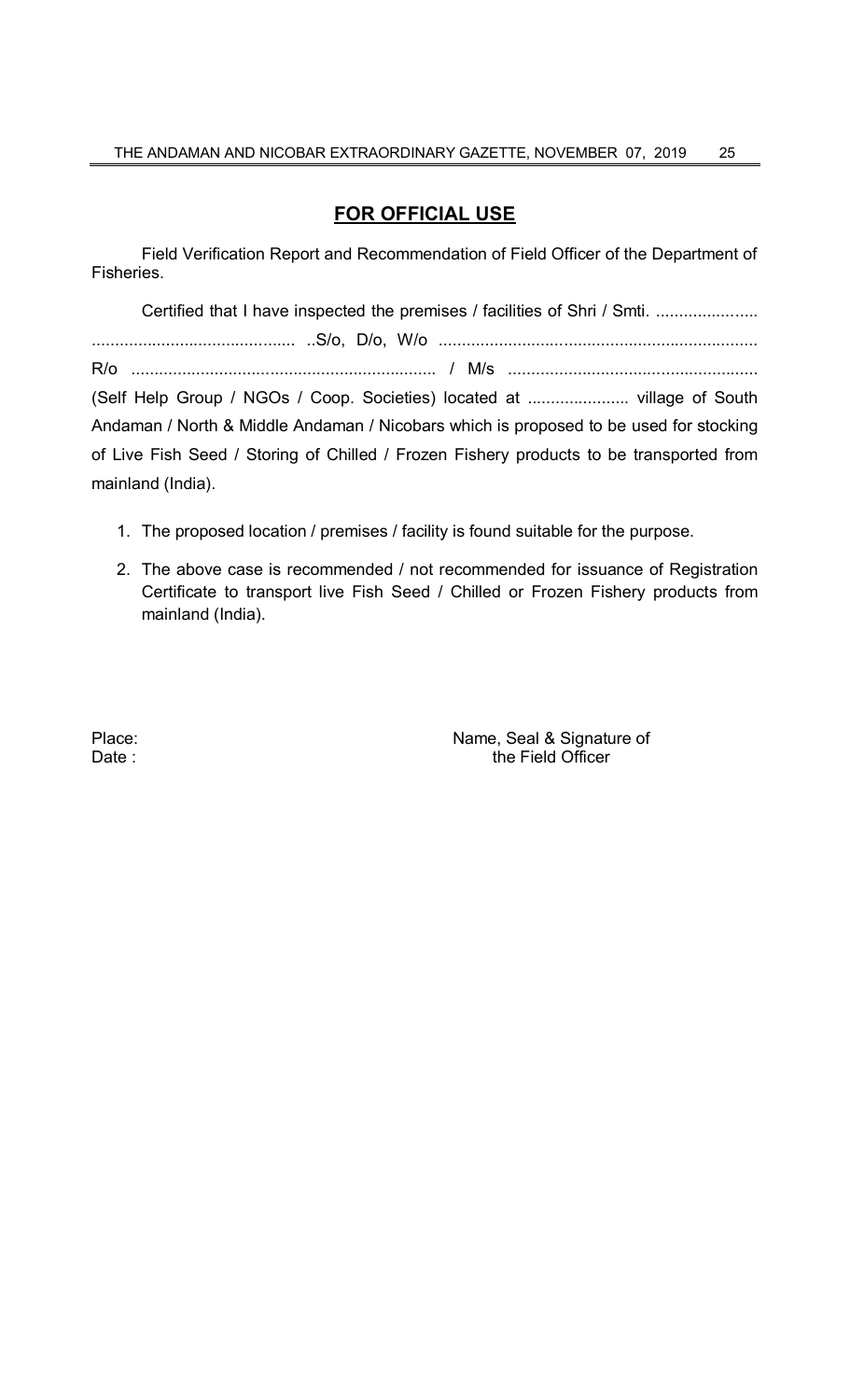**ANNEXURE – IV** 

Affix Passport

Photograph of the Registered individual / Trader / Fish Farmer / SHG / NGO with signature & Seal of Authorized **Officer** 

size

## **CERTIFICATE OF REGISTRY FOR TRANSPORT OF LIVE FISH SEEDS / CHILLED & FROZEN FISH & FISHERY PRODUCTS FROM MAINLAND**

[See Rule 16 (e) of A&N Marine Fishing Amendment Rules, 2019]

- 1. Registration Number & Date
- 2. Name of Registered (Individual / : Trader / Fish Farmer / Cooperative Society / Self Help Group / NGO) etc.
- 3. Address for Communication & : Contact Number
- 4. Validity of Registration : From .............. To ..............

Terms & Conditions:-

- 1. "Letter of Permit" shall be obtained from the Authorized Officer, Department of Fisheries, A&N Administration for transport of each consignment of Live Fish Seed by submitting an application in prescribed format (Annexure – V) to be submitted atleast 15 (Fifteen) days prior to such transport.
- 2. A monthly report indicating the variety, quantity of Chilled & Frozen Fish & Fishery products transported during every month to be submitted to the respective Authorized Officer by the registered unit.

Place : Date :

> Name, Seal & Signature of Authorized Officer South Andaman / North & Middle Andaman / Nicobars